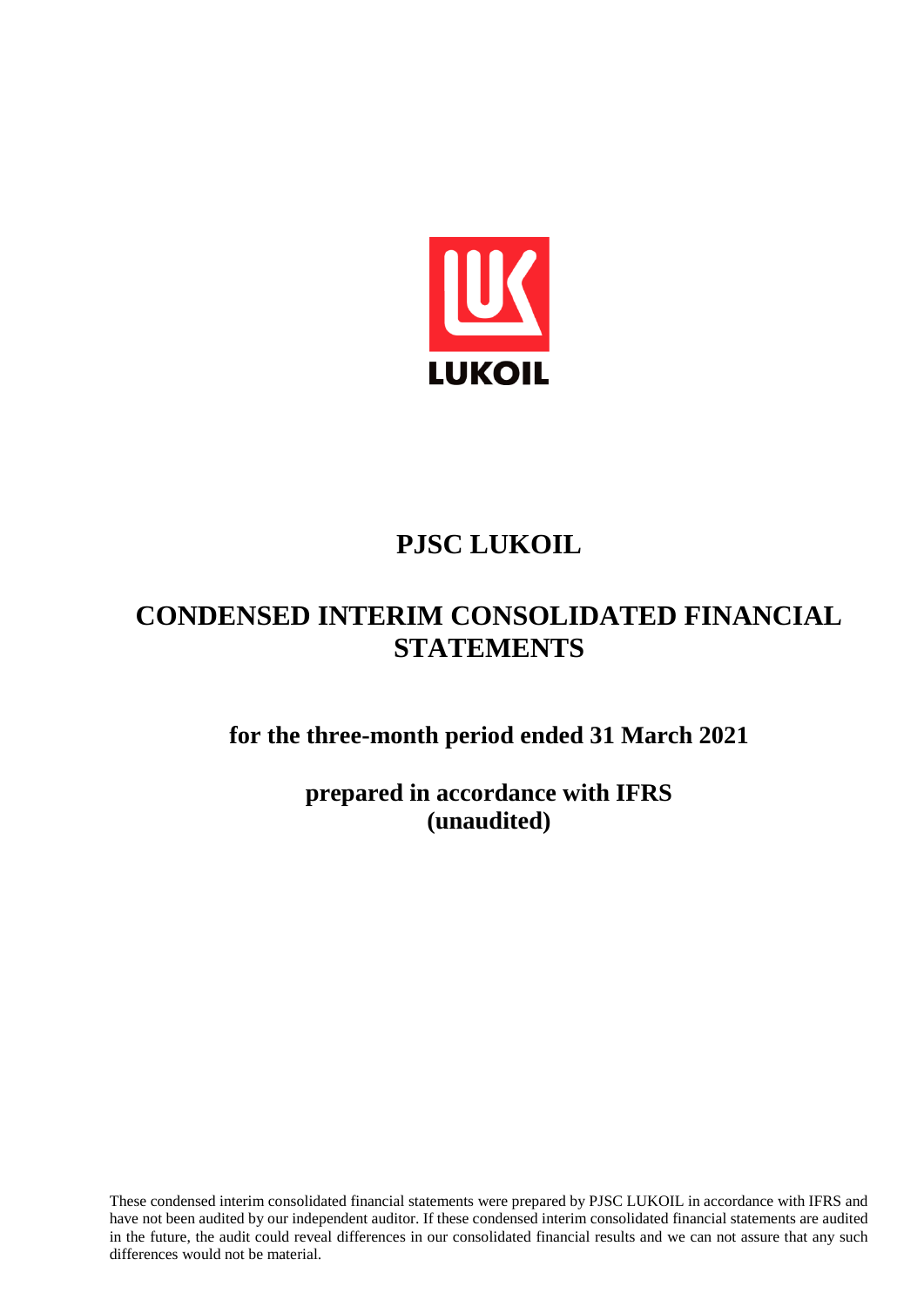

**JSC "KPMG"** Naberezhnava Tower Complex, Block C 10 Presnenskaya Naberezhnaya Moscow, Russia 123112 Telephone +7 (495) 937 4477 Fax +7 (495) 937 4499 Internet www.kpmg.ru

# Independent Auditors' Report on Review of Condensed Interim **Consolidated Financial Statements**

To the Shareholders and Board of Directors

**PJSC LUKOIL** 

#### **Introduction**

We have reviewed the accompanying consolidated statement of financial position of PJSC LUKOIL (the "Company") and its subsidiaries (the "Group") as at 31 March 2021, and the related consolidated statements of profit or loss and other comprehensive income, changes in equity and cash flows for the three - month period then ended, and notes to the condensed interim consolidated financial statements (the "condensed interim consolidated financial statements"). Management is responsible for the preparation and presentation of these condensed interim consolidated financial statements in accordance with IAS 34 Interim Financial Reporting. Our responsibility is to express a conclusion on these condensed interim consolidated financial statements based on our review.

#### **Scope of Review**

We conducted our review in accordance with International Standard on Review Engagements 2410 Review of Interim Financial Information Performed by the Independent Auditor of the Entity. A review of condensed interim consolidated financial statements consists of making inquiries, primarily of persons responsible for financial and accounting matters, and applying analytical and other review procedures. A review is substantially less in scope than an audit conducted in accordance with International Standards on Auditing and consequently does not enable us to obtain assurance that we would become aware of all significant matters that might be identified in an audit. Accordingly, we do not express an audit opinion.

Reviewed entity: Public Joint Stock Company "Oil company "LUKOIL". Registration No. in the Unified State Register of Legal Entities 1027700035769

Moscow, Russia

Audit firm: JSC "KPMG", a company incorporated under the Laws of the Russian Federation.

Registration number in the Unified State Register of Legal Entities: No. 1027700125628.

Member of the Self-regulatory Organization of Auditors Association<br>"Sodruzhestvo" (SRO AAS). Principal registration number of the entry<br>in the Register of Auditors and Audit Organizations: No. 12006020351.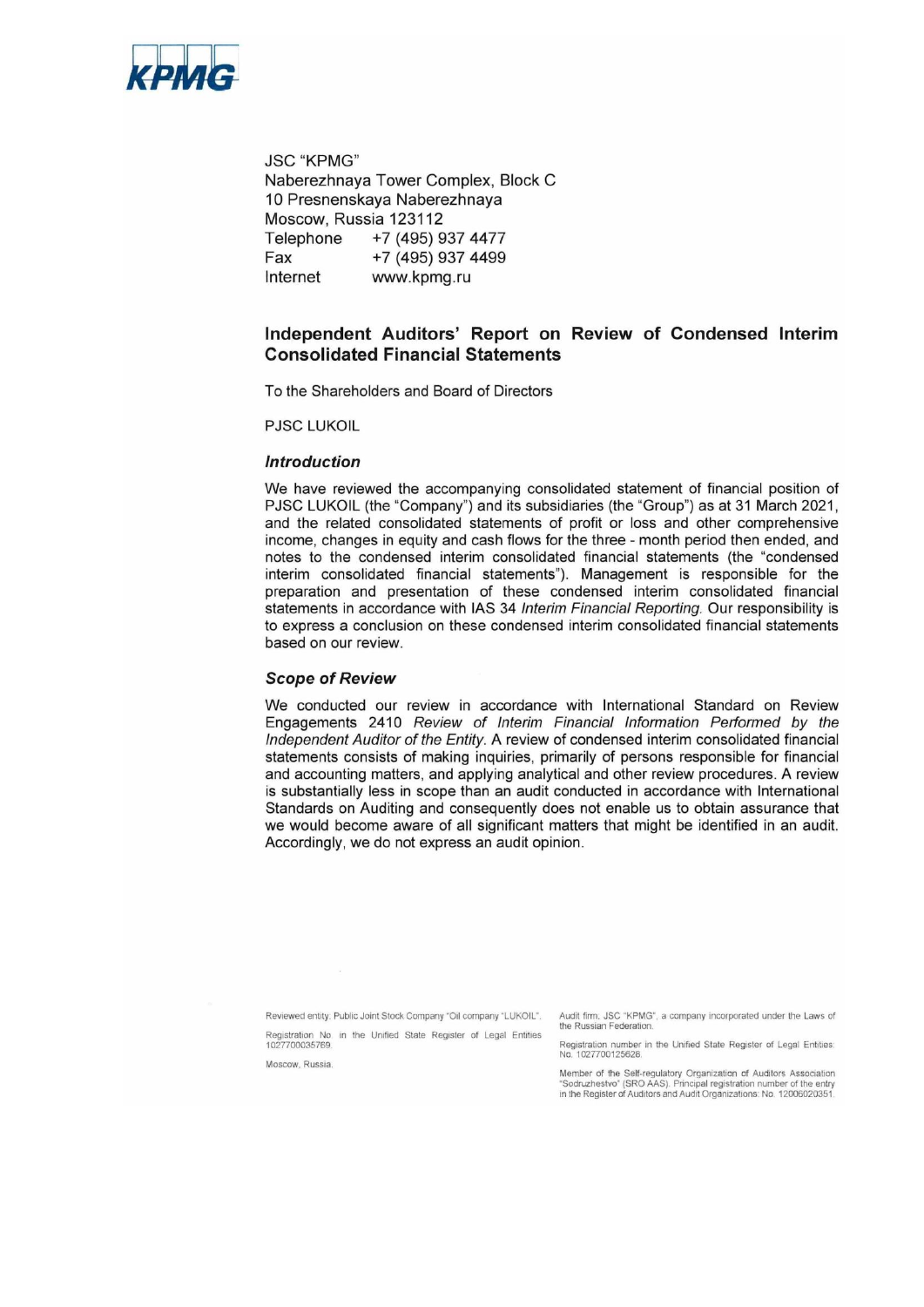

**PJSC LUKOIL** Independent Auditors' Report on Review of Condensed Interim Consolidated Financial **Statements** Page 2

#### **Conclusion**

Based on our review, nothing has come to our attention that causes us to believe that the condensed interim consolidated financial statements as at 31 March 2021 and for the three-month period then ended are not prepared, in all material respects, in accordance with IAS 34 Interim Financial Reporting.



Moscow, Russia 26 May 2021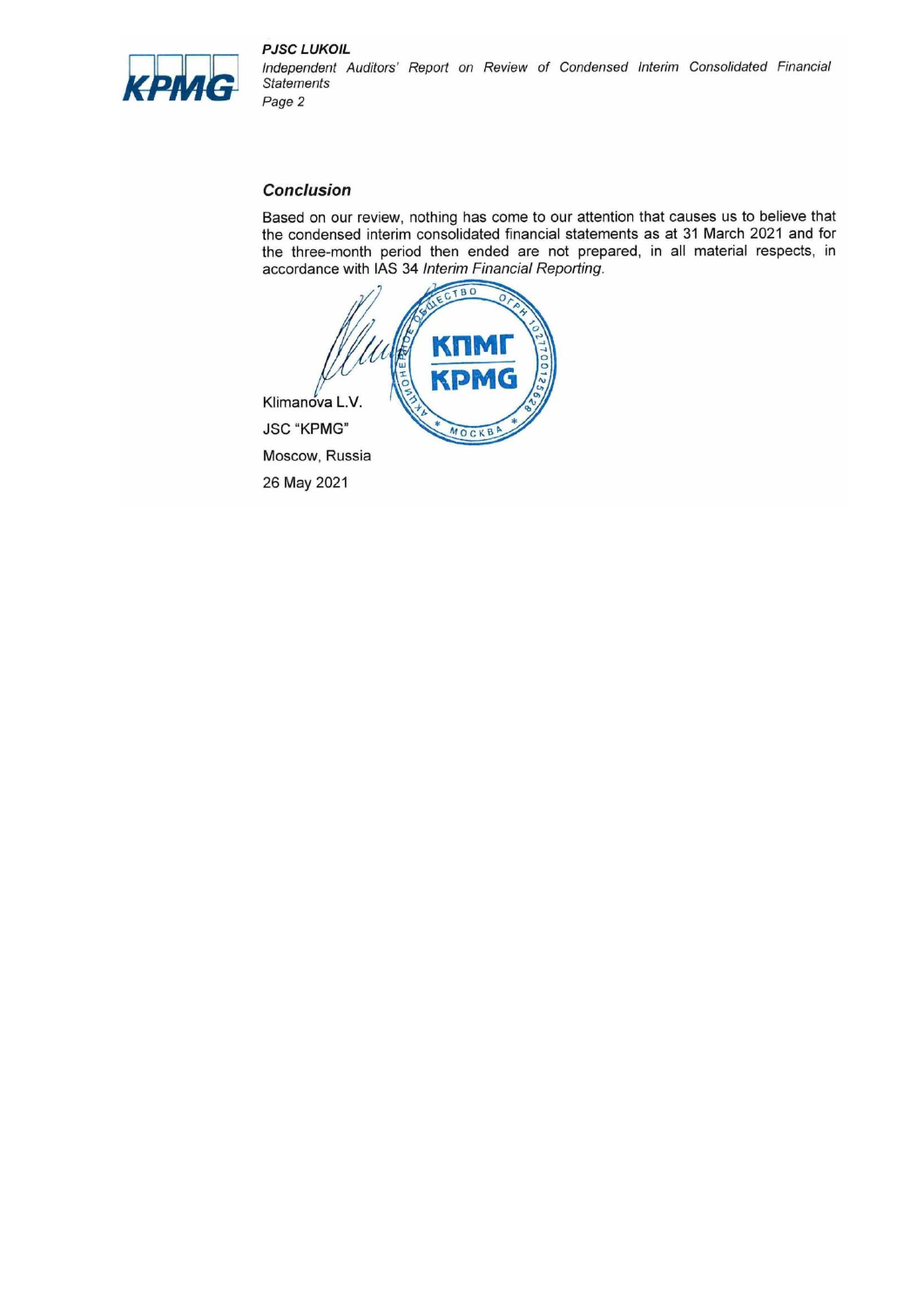#### **PJSC LUKOIL Consolidated Statement of Financial Position (Millions of Russian rubles)**

|                                                             | <b>Note</b> | 31 March 2021<br>(unauditied) | 31 December 2020 |
|-------------------------------------------------------------|-------------|-------------------------------|------------------|
| <b>Assets</b>                                               |             |                               |                  |
| <b>Current assets</b>                                       |             |                               |                  |
| Cash and cash equivalents                                   | 6           | 489,180                       | 343,832          |
| Accounts receivable, net                                    | 7           | 444,582                       | 370,271          |
| Other current financial assets                              |             | 9,135                         | 8,350            |
| Inventories                                                 | 8           | 496,465                       | 426,536          |
| Prepaid taxes                                               | 9           | 112,316                       | 78,822           |
| Other current assets                                        | 10          | 99,722                        | 48,649           |
| <b>Total current assets</b>                                 |             | 1,651,400                     | 1,276,460        |
| Property, plant and equipment                               | 12          | 4,255,270                     | 4,264,474        |
| Investments in associates and joint ventures                | 11          | 292,958                       | 281,637          |
| Other non-current financial assets                          | 13          | 71,076                        | 68,692           |
| Deferred income tax assets                                  |             | 22,750                        | 16,298           |
| Goodwill and other intangible assets                        |             | 50,201                        | 50,159           |
| Other non-current assets                                    |             | 34,664                        | 33,859           |
| <b>Total non-current assets</b>                             |             | 4,726,919                     | 4,715,119        |
| <b>Total assets</b>                                         |             | 6,378,319                     | 5,991,579        |
| <b>Liabilities and equity</b>                               |             |                               |                  |
| <b>Current liabilities</b>                                  |             |                               |                  |
| Accounts payable                                            | 14          | 701,840                       | 597,932          |
| Short-term borrowings and current portion of long-term debt | 15          | 77,027                        | 82,636           |
| Taxes payable                                               | 17          | 229,628                       | 142,458          |
| Provisions                                                  | 19          | 32,078                        | 27,136           |
| Other current liabilities                                   | 18          | 30,278                        | 35,497           |
| <b>Total current liabilities</b>                            |             | 1,070,851                     | 885,659          |
| Long-term debt                                              | 16          | 583,973                       | 577,075          |
| Deferred income tax liabilities                             |             | 280,249                       | 268,956          |
| Provisions                                                  | 19          | 121,784                       | 126,665          |
| Other non-current liabilities                               |             | 2,013                         | 2,458            |
| <b>Total non-current liabilities</b>                        |             | 988,019                       | 975,154          |
| <b>Total liabilities</b>                                    |             | 2,058,870                     | 1,860,813        |
| <b>Equity</b>                                               | 20          |                               |                  |
| Share capital                                               |             | 938                           | 938              |
| Treasury shares                                             |             | (71, 920)                     | (71, 920)        |
| Additional paid-in capital                                  |             | 39,314                        | 39,298           |
| Other reserves                                              |             | 319,501                       | 296,641          |
| Retained earnings                                           |             | 4,023,326                     | 3,858,057        |
| Total equity attributable to PJSC LUKOIL shareholders       |             | 4,311,159                     | 4,123,014        |
| Non-controlling interests                                   |             | 8,290                         | 7,752            |
| <b>Total equity</b>                                         |             | 4,319,449                     | 4,130,766        |
| <b>Total liabilities and equity</b>                         |             | 6,378,319                     | 5,991,579        |

Alekperov V.Y.

 $\mathcal{H}$ President of PJSC LUKOIL Chief accountant of PJSC LUKOIL Alekperov V.Y.

The accompanying notes are an integral part of these condensed interim consolidated financial statements.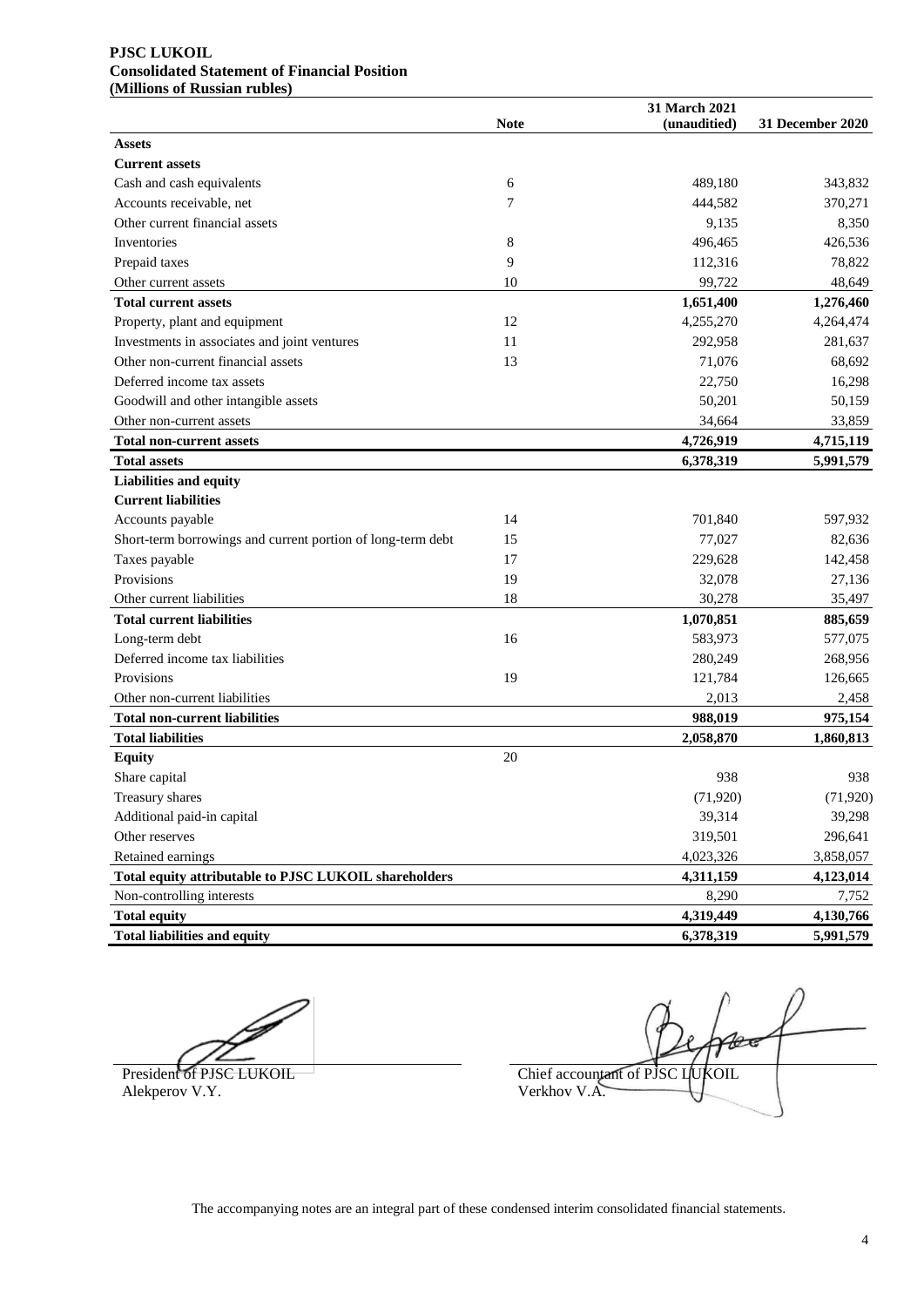#### **PJSC LUKOIL Consolidated Statement of Profit or Loss and Other Comprehensive Income (Millions of Russian rubles, unless otherwise noted)**

|                                                                                                                                                  |             | For the three<br>months ended<br>31 March 2021 | For the three<br>months ended<br>31 March 2020 |
|--------------------------------------------------------------------------------------------------------------------------------------------------|-------------|------------------------------------------------|------------------------------------------------|
|                                                                                                                                                  | <b>Note</b> | (unaudited)                                    | (unaudited)                                    |
| <b>Revenues</b>                                                                                                                                  |             |                                                |                                                |
| Sales (including excise and export tariffs)                                                                                                      | 27          | 1,876,483                                      | 1,665,985                                      |
| <b>Costs and other deductions</b>                                                                                                                |             |                                                |                                                |
| Operating expenses                                                                                                                               |             | (116,038)                                      | (111,518)                                      |
| Cost of purchased crude oil, gas and products                                                                                                    |             | (1,029,125)                                    | (971, 675)                                     |
| Transportation expenses                                                                                                                          |             | (68, 018)                                      | (80,059)                                       |
| Selling, general and administrative expenses                                                                                                     |             | (46,032)                                       | (45,109)                                       |
| Depreciation, depletion and amortisation                                                                                                         |             | (113,714)                                      | (110,718)                                      |
| Taxes other than income taxes                                                                                                                    |             | (236, 612)                                     | (193,708)                                      |
| Excise and export tariffs                                                                                                                        |             | (65, 865)                                      | (112, 679)                                     |
| <b>Exploration</b> expenses                                                                                                                      |             | (413)                                          | (394)                                          |
| Profit from operating activities                                                                                                                 |             | 200,666                                        | 40,125                                         |
| Finance income                                                                                                                                   | 22          | 2,164                                          | 4,811                                          |
| Finance costs                                                                                                                                    | 22          | (9,351)                                        | (10, 249)                                      |
| Equity share in income of associates and joint ventures                                                                                          |             | 6,488                                          | 4,431                                          |
| Foreign exchange loss                                                                                                                            |             | (1,145)                                        | (14,910)                                       |
| Other income (expenses)                                                                                                                          | 23          | 157                                            | (46, 614)                                      |
| Profit (loss) before income taxes                                                                                                                |             | 198,979                                        | (22, 406)                                      |
| Current income taxes                                                                                                                             |             | (36, 369)                                      | (17,038)                                       |
| Deferred income taxes                                                                                                                            |             | (4, 643)                                       | (6, 340)                                       |
| Total income tax expense                                                                                                                         |             | (41, 012)                                      | (23, 378)                                      |
| Profit (loss) for the period                                                                                                                     |             | 157,967                                        | (45, 784)                                      |
| Profit (loss) for the period attributable to:                                                                                                    |             |                                                |                                                |
| PJSC LUKOIL shareholders                                                                                                                         |             | 157,427                                        | (45,960)                                       |
| Non-controlling interests                                                                                                                        |             | 540                                            | 176                                            |
|                                                                                                                                                  |             |                                                |                                                |
|                                                                                                                                                  |             |                                                |                                                |
| Other comprehensive income, net of income taxes<br>Items that may be reclassified to profit or loss:                                             |             |                                                |                                                |
| Foreign currency translation differences for foreign operations                                                                                  |             |                                                | 315,622                                        |
|                                                                                                                                                  |             | 21,156                                         |                                                |
| Items that will never be reclassified to profit or loss:<br>Change in fair value of equity instruments at fair value through other comprehensive |             |                                                |                                                |
| <i>n</i> come                                                                                                                                    |             | 1,683                                          | (2,162)                                        |
| Remeasurements of defined benefit liability / asset of pension plan                                                                              |             | 12                                             | (332)                                          |
| Other comprehensive income                                                                                                                       |             | 22,851                                         | 313,128                                        |
| Total comprehensive income for the period                                                                                                        |             | 180,818                                        | 267,344                                        |
| Total comprehensive income for the period                                                                                                        |             |                                                |                                                |
| attributable to:                                                                                                                                 |             |                                                |                                                |
| PJSC LUKOIL shareholders                                                                                                                         |             | 180,287                                        | 267,175                                        |
| Non-controlling interests                                                                                                                        |             | 531                                            | 169                                            |
|                                                                                                                                                  |             |                                                |                                                |
| <b>Earnings per share</b>                                                                                                                        |             |                                                |                                                |
| Profit (loss) for the period attributable to PJSC LUKOIL shareholders per share of                                                               |             |                                                |                                                |
| common stock (in Russian rubles):                                                                                                                | 20          |                                                |                                                |
| <b>Basic</b>                                                                                                                                     |             | 241.27                                         | (71.11)                                        |
| Diluted                                                                                                                                          |             | 230.69                                         | (71.11)                                        |

The accompanying notes are an integral part of these condensed interim consolidated financial statements.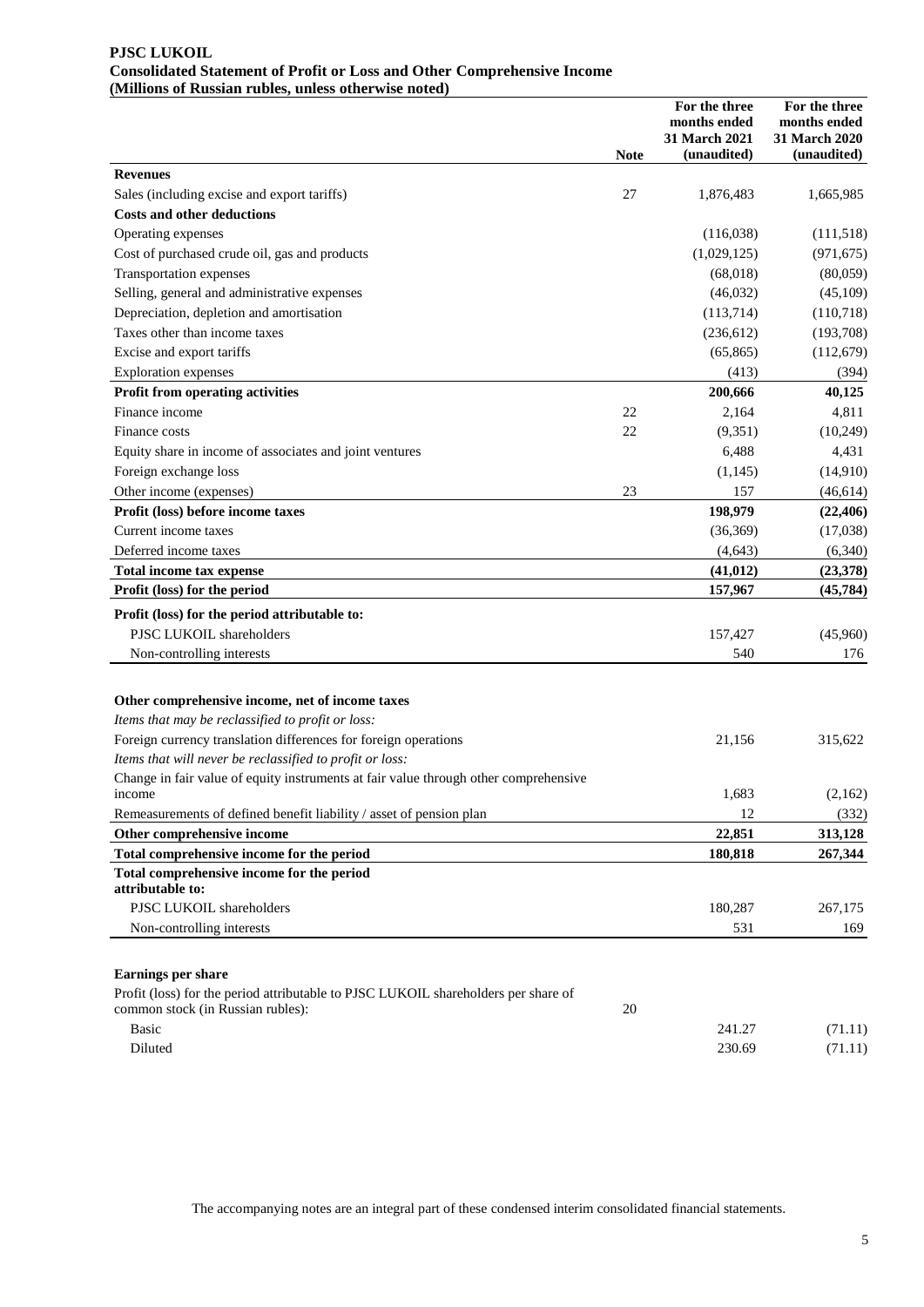#### **PJSC LUKOIL Consolidated Statement of Changes in Equity (unaudited) (Millions of Russian rubles)**

|                                                  | <b>Share</b> | <b>Treasury</b> | <b>Additional</b><br>paid-in | Other    |           | <b>Total equity</b><br>attributable to<br><b>Retained PJSC LUKOIL</b> | Non-<br>controlling | <b>Total</b> |
|--------------------------------------------------|--------------|-----------------|------------------------------|----------|-----------|-----------------------------------------------------------------------|---------------------|--------------|
|                                                  | capital      | shares          | capital                      | reserves | earnings  | shareholders                                                          | interests           | equity       |
| 31 December 2020                                 | 938          | (71, 920)       | 39,298                       | 296,641  | 3,858,057 | 4,123,014                                                             | 7,752               | 4,130,766    |
| Profit for the period                            |              |                 |                              |          | 157,427   | 157,427                                                               | 540                 | 157,967      |
| Other comprehensive<br>income (loss)             |              |                 |                              | 22,860   |           | 22,860                                                                | (9)                 | 22,851       |
| <b>Total comprehensive</b><br>income             |              |                 |                              | 22,860   | 157,427   | 180,287                                                               | 531                 | 180,818      |
| Equity-settled share-<br>based compensation plan |              |                 |                              |          | 7,842     | 7,842                                                                 |                     | 7,842        |
| Changes in non-<br>controlling interests         |              |                 | 16                           |          |           | 16                                                                    | $\overline{7}$      | 23           |
| 31 March 2021                                    | 938          | (71,920)        | 39,314                       | 319,501  | 4,023,326 | 4,311,159                                                             | 8,290               | 4,319,449    |
|                                                  |              |                 |                              |          |           |                                                                       |                     |              |
| 31 December 2019                                 | 968          | (308, 160)      | 39,277                       | 30,141   | 4,203,138 | 3,965,364                                                             | 8,085               | 3,973,449    |
| (Loss) profit for the<br>period                  |              |                 |                              |          | (45,960)  | (45,960)                                                              | 176                 | (45, 784)    |
| Other comprehensive<br>income (loss)             |              |                 |                              | 313,135  |           | 313,135                                                               | (7)                 | 313,128      |
| <b>Total comprehensive</b><br>income (loss)      |              |                 |                              | 313,135  | (45,960)  | 267,175                                                               | 169                 | 267,344      |
| Stock purchased                                  |              | (2,026)         |                              |          |           | (2,026)                                                               |                     | (2,026)      |
| Equity-settled share-<br>based compensation plan |              |                 |                              |          | 7,842     | 7,842                                                                 |                     | 7,842        |
| Obligation to repurchase<br>common shares        |              | 120,988         |                              |          |           | 120,988                                                               |                     | 120,988      |
| Share capital reduction                          | (30)         | 117,278         |                              |          | (117,248) |                                                                       |                     |              |
| Changes in non-<br>controlling interests         |              |                 | (2)                          |          |           | (2)                                                                   | 2                   |              |
| 31 March 2020                                    | 938          | (71,920)        | 39,275                       | 343,276  | 4,047,772 | 4,359,341                                                             | 8,256               | 4,367,597    |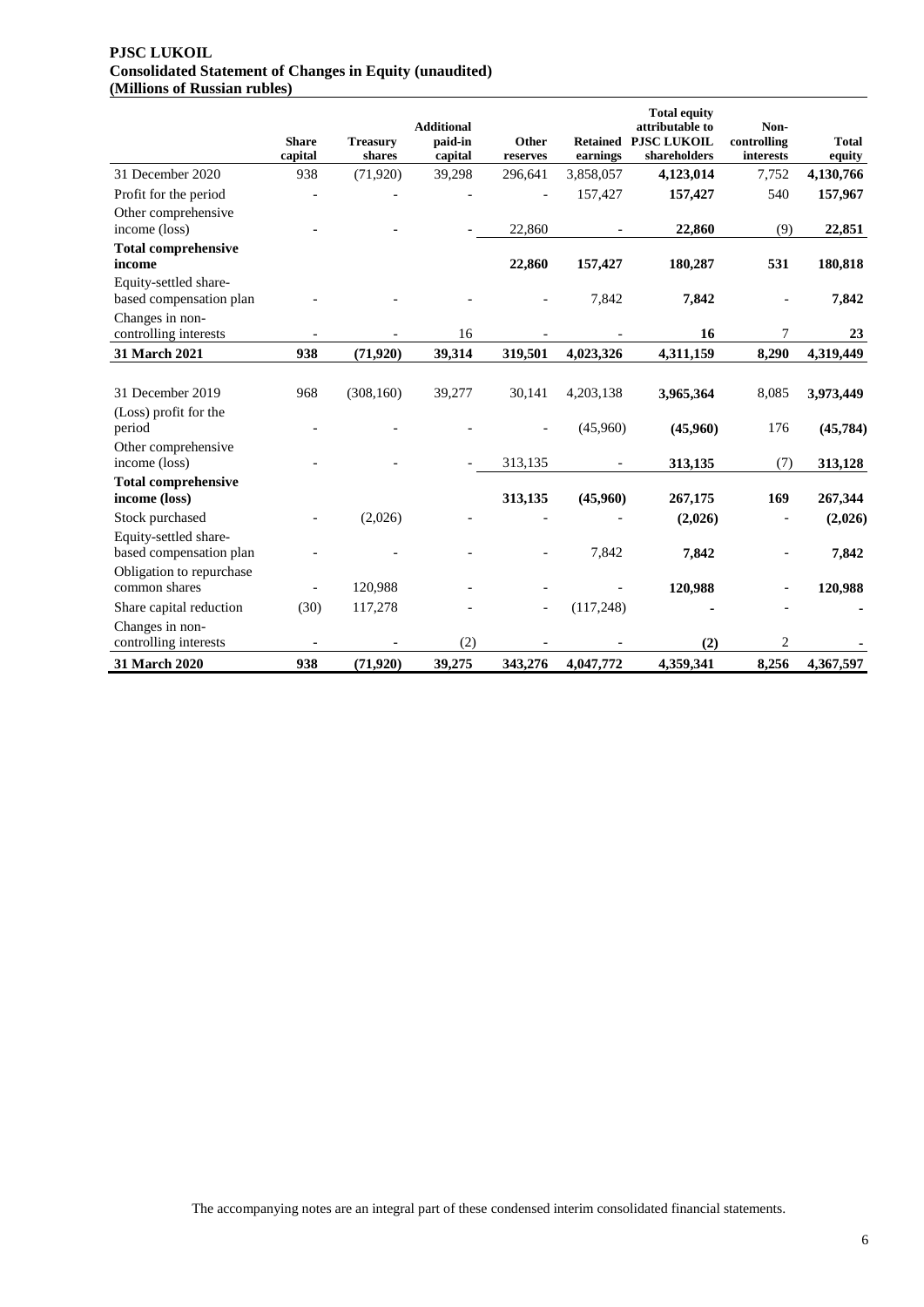#### **PJSC LUKOIL Consolidated Statement of Cash Flows (Millions of Russian rubles)**

|                                                                                  | <b>Note</b> | For the three<br>months ended<br>31 March 2021<br>(unaudited) | For the three<br>months ended<br>31 March 2020<br>(unaudited) |
|----------------------------------------------------------------------------------|-------------|---------------------------------------------------------------|---------------------------------------------------------------|
| <b>Cash flows from operating activities</b>                                      |             |                                                               |                                                               |
| Profit (loss) for the period attributable to PJSC LUKOIL shareholders            |             | 157,427                                                       | (45,960)                                                      |
| Adjustments for non-cash items:                                                  |             |                                                               |                                                               |
| Depreciation, depletion and amortisation                                         |             | 113,714                                                       | 110,718                                                       |
| Equity share in income of associates and joint ventures                          |             | (6,488)                                                       | (4, 431)                                                      |
| Dry hole write-offs                                                              |             | 16                                                            | 14                                                            |
| Loss on disposals and impairments of assets                                      |             | 1,426                                                         | 45,861                                                        |
| Income tax expense                                                               |             | 41,012                                                        | 23,378                                                        |
| Non-cash foreign exchange loss                                                   |             | 1,199                                                         | 14,114                                                        |
| Finance income                                                                   |             | (2,164)                                                       | (4, 811)                                                      |
| Finance costs                                                                    |             | 9,351                                                         | 10,249                                                        |
| Allowance for expected credit losses                                             |             | 724                                                           | 1,005                                                         |
| Equity-settled share-based compensation plan                                     |             | 7,842                                                         | 7,842                                                         |
| All other items, net                                                             |             | 75                                                            | 2,527                                                         |
| Changes in operating assets and liabilities:                                     |             |                                                               |                                                               |
| Trade accounts receivable                                                        |             | (66, 253)                                                     | 71,465                                                        |
| Inventories                                                                      |             | (62,014)                                                      | 164,663                                                       |
| Accounts payable                                                                 |             | 104,591                                                       | (164, 651)                                                    |
| Other taxes                                                                      |             | 47,601                                                        | (13, 347)                                                     |
| Other current assets and liabilities                                             |             | (48,006)                                                      | (11, 831)                                                     |
| Income tax paid                                                                  |             | (30, 406)                                                     | (26, 306)                                                     |
| Dividends received                                                               |             | 73                                                            | 943                                                           |
| Interests received                                                               |             | 1,125                                                         | 4,288                                                         |
| Net cash provided by operating activities                                        |             | 270,845                                                       | 185,730                                                       |
| <b>Cash flows from investing activities</b>                                      |             |                                                               |                                                               |
| Acquisition of licenses                                                          |             | (33)                                                          | (129)                                                         |
| Capital expenditures                                                             |             | (107, 220)                                                    | (130, 211)                                                    |
| Proceeds from sale of property, plant and equipment                              |             | 3,095                                                         | 85                                                            |
| Purchases of financial assets                                                    |             | (679)                                                         | (1, 861)                                                      |
| Proceeds from sale of financial assets                                           |             | 62                                                            | 4,233                                                         |
| Sale of associates                                                               |             | 83                                                            |                                                               |
| Acquisitions of interests in the projects and subsidiaries, net of cash acquired |             |                                                               | (1,040)                                                       |
| Acquisitions of associates                                                       |             |                                                               | (795)                                                         |
| Net cash used in investing activities                                            |             | (104, 692)                                                    | (129, 718)                                                    |
| <b>Cash flows from financing activities</b>                                      |             |                                                               |                                                               |
| Proceeds from issuance of short-term borrowings                                  |             | 2,527                                                         | 4,599                                                         |
| Principal repayments of short-term borrowings                                    |             | (229)                                                         | (102)                                                         |
| Proceeds from issuance of long-term debt                                         |             | 417                                                           |                                                               |
| Principal repayments of long-term debt                                           |             | (27,930)                                                      | (15, 141)                                                     |
| Interest paid                                                                    |             | (3,697)                                                       | (4,715)                                                       |
| Dividends paid on Company common shares                                          |             | (86)                                                          | (133,060)                                                     |
| Dividends paid to non-controlling interest shareholders                          |             | (910)                                                         | (1,187)                                                       |
| Financing received from non-controlling interest shareholders                    |             | 18                                                            |                                                               |
| Purchase of Company's stock                                                      |             |                                                               | (2,026)                                                       |
| Net cash used in financing activities                                            |             | (29, 890)                                                     | (151, 630)                                                    |
| Effect of exchange rate changes on cash and cash equivalents                     |             | 9,085                                                         | 80,239                                                        |
| Net increase (decrease) in cash and cash equivalents                             |             | 145,348                                                       | (15,379)                                                      |
| Cash and cash equivalents at beginning of period                                 |             | 343,832                                                       | 516,032                                                       |
| Cash and cash equivalents at end of period                                       | 6           | 489,180                                                       | 500,653                                                       |

The accompanying notes are an integral part of these condensed interim consolidated financial statements.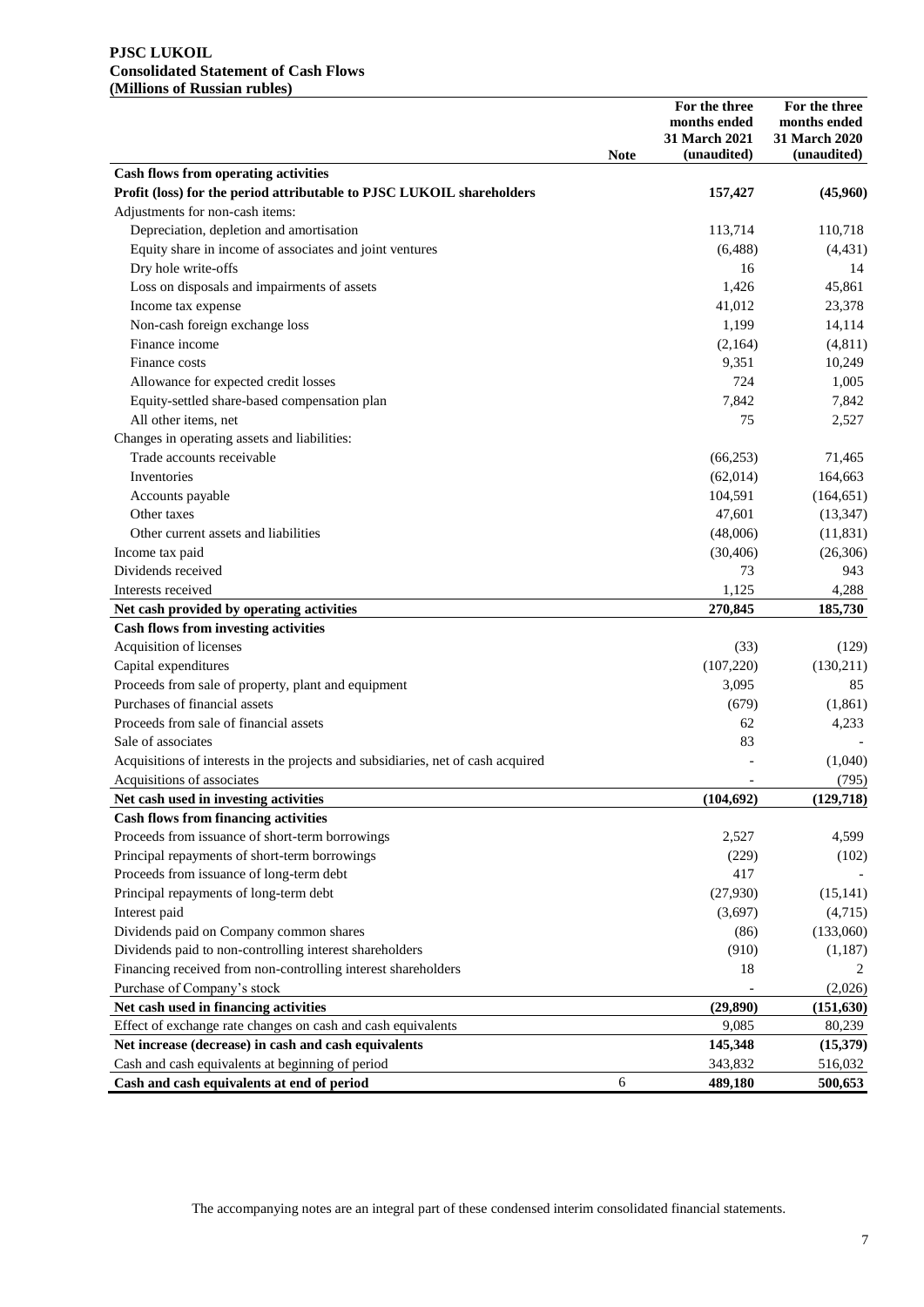#### **Note 1. Organisation and environment**

The primary activities of PJSC LUKOIL (the "Company") and its subsidiaries (together, the "Group") are oil exploration, production, refining, marketing and distribution. The Company is the ultimate parent entity of this vertically integrated group of companies.

The Group was established in accordance with Presidential Decree No. 1403, issued on 17 November 1992. Under this decree, on 5 April 1993, the Government of the Russian Federation transferred to the Company 51% of the voting shares of fifteen enterprises. Under Government Resolution No. 861 issued on 1 September 1995, a further nine enterprises were transferred to the Group during 1995. Since 1995, the Group has carried out a share exchange program to increase its shareholding in each of the twenty-four founding subsidiaries to 100%.

From formation, the Group has expanded substantially through consolidation of its interests, acquisition of new companies and establishment of new businesses.

#### *Business and economic environment*

The accompanying consolidated financial statements reflect management's assessment of the impact of the business environment in the countries in which the Group operates on the operations and the financial position of the Group. The future business environments may differ from management's assessment.

# *COVID-19*

In 2021, the negative impact of COVID-19 on the global economy and energy demand continued. Management has considered the impact of COVID-19 pandemic, oil price volatility and related risks and uncertainties on these condensed interim consolidated financial statements. Management believes that the Group is in a solid financial condition as of the end of the first quarter of 2021. This represents an incremental support for continuous operations and meeting all of the Group's obligations, as well as adequate financing of the investment program in any macroeconomic situation. Management will continue monitoring the situation closely to ensure prompt reaction to the rapidly changing environment.

# **Note 2. Basis of preparation**

#### *Statement of compliance*

The condensed interim consolidated financial statements have been prepared in accordance with IAS 34 *Interim Financial Reporting*. These condensed interim consolidated financial statements should be read in conjunction with the Group's consolidated financial statements for 2020 prepared in accordance with International Financial Reporting Standards ("IFRS").

Selected explanatory notes are included to explain events and transactions that are significant to an understanding of the changes in financial position and performance of the Group since the last consolidated financial statements for 2020.

The accompanying condensed interim consolidated financial statements and notes thereto have not been audited by independent auditors, except for the consolidated statement of financial position at 31 December 2020.

The condensed interim consolidated financial statements were authorised by the President of the Company on 26 May 2021.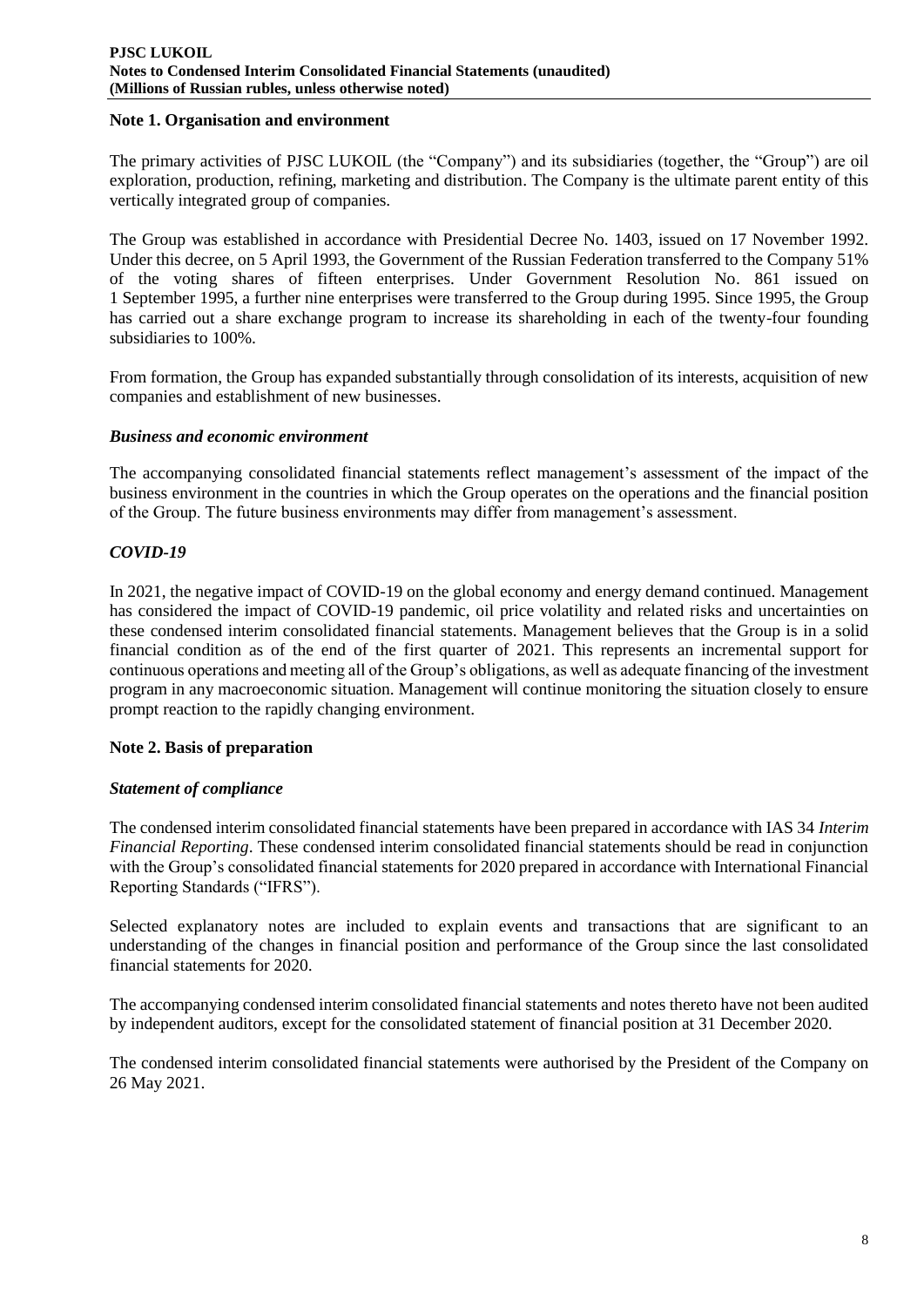## **Note 2. Basis of preparation (сontinued)**

#### *Functional and presentation currency*

The functional currency of each of the Group's consolidated companies is the currency of the primary economic environment in which the company operates. Management has analysed factors that influence the choice of functional currency and has determined the functional currency for each Group company. For the majority of them the functional currency is the local currency. The functional currency of the Company is the Russian ruble ("RUB").

The presentation currency of the Group is the RUB. All financial information presented in the RUB has been rounded to the nearest million, except when otherwise indicated.

The results and financial position of Group companies whose functional currency is different from the presentation currency of the Group are translated into presentation currency using the following procedures. Assets and liabilities are translated at period-end exchange rates, income and expenses are translated at rates which approximate actual rates at the date of the transaction. Resulting exchange differences are recognised in other comprehensive income.

## **Note 3. Changes in accounting policies**

The accounting policies adopted in the preparation of these condensed interim consolidated financial statements are consistent with those applied and disclosed in the consolidated financial statements for 2020.

## **Note 4. Use of estimates and judgments**

Preparation of the consolidated financial statements in accordance with IFRS requires management to make judgments, estimates and assumptions that affect the application of accounting policies and the reported amounts of assets, liabilities, income and expenses. Actual results may differ from those estimates.

Estimates and underlying assumptions are reviewed on an ongoing basis. Revisions to accounting estimates are recognised in the period in which the estimates are revised and in any future periods affected.

Critical judgments in applying accounting policies that have the most significant effect on the amounts recognised in the condensed interim consolidated financial statements are the following:

- estimation of oil and gas reserves;
- estimation of useful lives of property, plant and equipment;
- impairment of non-current assets;
- assessment and recognition of provisions and contingent liabilities;
- definition of leases.

Oil and gas reserves estimates that are used for the reporting purposes are made in accordance with the requirements adopted by U.S. Securities and Exchange Commission. Estimates are reassessed on an annual basis.

#### **Note 5. Income taxes**

Operations in the Russian Federation are subject to a 20% income tax rate. For the period from 2017 till 2024 (inclusive) the Federal income tax rate is set as 3.0% and the regional income tax rate is set as 17.0%. Regional income tax rate may be reduced for certain categories of taxpayers by the laws of constituent entities of the Russian Federation, however certain restrictions apply on the application of the reduced regional rates.

The Group's foreign operations are subject to taxes at the tax rates applicable to the jurisdictions in which they operate.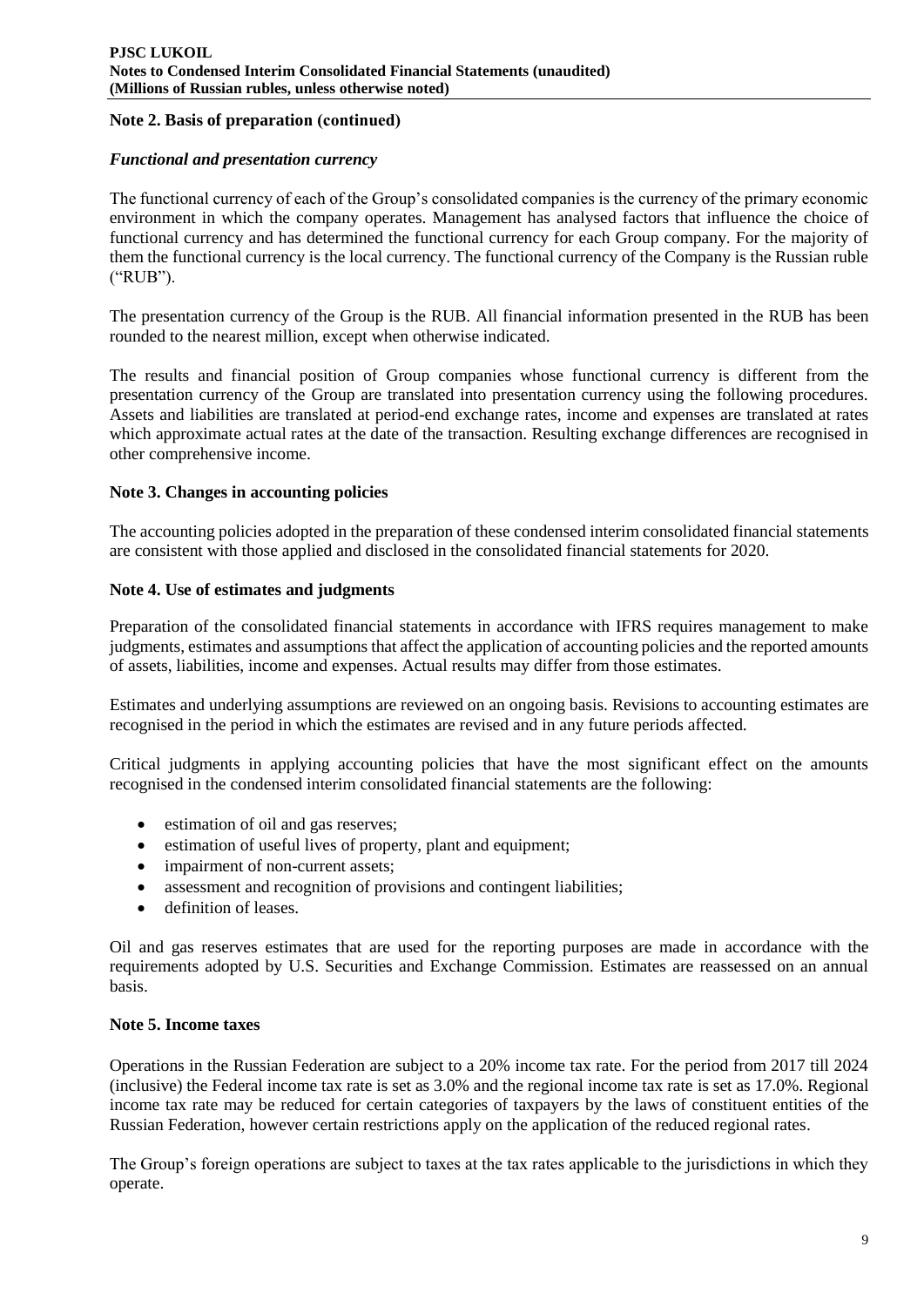#### **PJSC LUKOIL Notes to Condensed Interim Consolidated Financial Statements (unaudited) (Millions of Russian rubles, unless otherwise noted)**

#### **Note 5. Income taxes (сontinued)**

The Group's effective income tax rate for the periods presented differs from the statutory income tax rate primarily due to domestic and foreign tax rate differences and the incurrence of costs that are either not tax deductible or only deductible to a certain limit.

Tax expense is recognised based on the management's best estimate of the weighted-average annual income tax rate expected for the full financial year multiplied by the pre-tax income of the interim reporting period.

The Company and its Russian subsidiaries file income tax returns in Russia. A number of Group companies in Russia are paying income tax as a consolidated taxpayers' group ("CTG"). This allows taxpayers to offset taxable losses generated by certain participants of a CTG against taxable profits of other participants of the CTG.

#### **Note 6. Cash and cash equivalents**

|                                 | 31 March 2021 | 31 December 2020 |
|---------------------------------|---------------|------------------|
| Cash held in RUB                | 34,998        | 16,537           |
| Cash held in US dollars         | 392.626       | 256,841          |
| Cash held in EUR                | 50.908        | 59,009           |
| Cash held in other currencies   | 10.648        | 11,445           |
| Total cash and cash equivalents | 489,180       | 343,832          |

## **Note 7. Accounts receivable, net**

|                                                                                           | <b>31 March 2021</b> | <b>31 December 2020</b> |
|-------------------------------------------------------------------------------------------|----------------------|-------------------------|
| Trade accounts receivable (net of allowances of 33,003 million RUB and 32,762 million RUB |                      |                         |
| at 31 March 2021 and 31 December 2020, respectively)                                      | 429.972              | 357.159                 |
| Other current accounts receivable (net of allowances of 5,032 million RUB and             |                      |                         |
| 4,930 million RUB at 31 March 2021 and 31 December 2020, respectively)                    | 14.610               | 13,112                  |
| Total accounts receivable, net                                                            | 444.582              | 370,271                 |

#### **Note 8. Inventories**

|                                       | <b>31 March 2021</b> | 31 December 2020 |
|---------------------------------------|----------------------|------------------|
| Crude oil and petroleum products      | 443.629              | 373,290          |
| Materials for extraction and drilling | 25,820               | 25,582           |
| Materials and supplies for refining   | 3,952                | 4,681            |
| Other goods, materials and supplies   | 23,064               | 22,983           |
| <b>Total inventories</b>              | 496.465              | 426,536          |

#### **Note 9. Prepaid taxes**

|                            | 31 March 2021 | 31 December 2020 |
|----------------------------|---------------|------------------|
| Income tax                 | 15,543        | 17,983           |
| VAT recoverable            | 11,380        | 12,940           |
| Excise tax recoverable     | 22,582        | 8,350            |
| <b>Export duties</b>       | 7,312         | 8,009            |
| <b>VAT</b>                 | 51,566        | 26,407           |
| Other taxes                | 3,933         | 5,133            |
| <b>Total prepaid taxes</b> | 112,316       | 78,822           |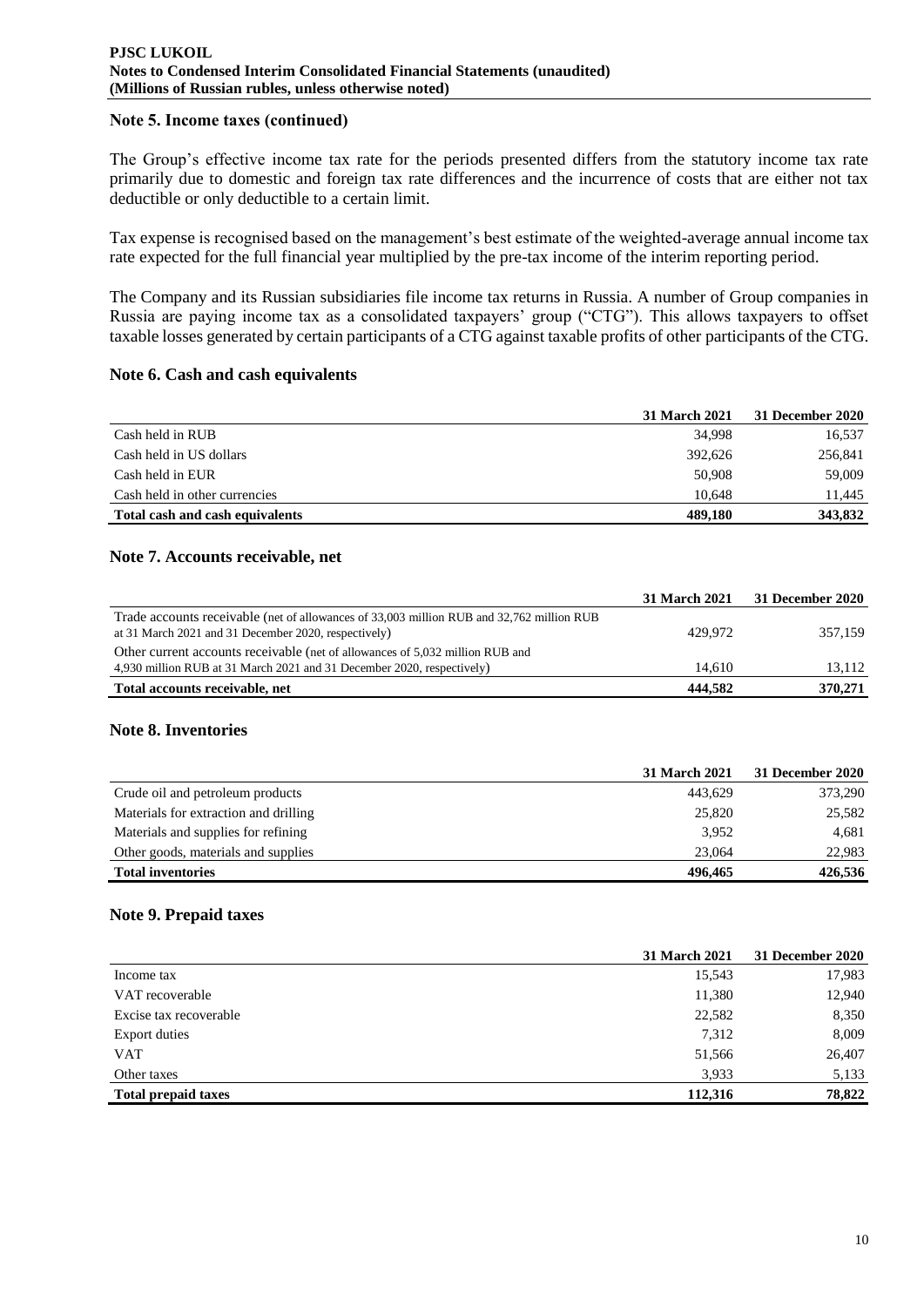#### **PJSC LUKOIL Notes to Condensed Interim Consolidated Financial Statements (unaudited) (Millions of Russian rubles, unless otherwise noted)**

## **Note 10. Other current assets**

|                                   | 31 March 2021 | 31 December 2020 |
|-----------------------------------|---------------|------------------|
| Advance payments                  | 41,769        | 15,904           |
| Prepaid expenses                  | 19,094        | 21,622           |
| Other assets                      | 38,859        | 11.123           |
| <b>Total other current assets</b> | 99,722        | 48,649           |

# **Note 11. Investments in associates and joint ventures**

Carrying value of investments in associates and joint ventures:

| Ownership                          |            |       |                                |         |                                |
|------------------------------------|------------|-------|--------------------------------|---------|--------------------------------|
| Name of the company                | Country    |       | 31 March 2021 31 December 2020 |         | 31 March 2021 31 December 2020 |
| Joint ventures:                    |            |       |                                |         |                                |
| Tengizchevroil                     | Kazakhstan | 5.0%  | 5.0%                           | 152,910 | 146,611                        |
| Caspian Pipeline Consortium        | Kazakhstan | 12.5% | 12.5%                          | 59.462  | 56,027                         |
| South Caucasus Pipeline<br>Company | Azerbaijan | 10.0% | 10.0%                          | 36,791  | 34,663                         |
| Associates:                        |            |       |                                |         |                                |
| Associates                         |            |       |                                | 43.795  | 44,336                         |
| <b>Total</b>                       |            |       |                                | 292,958 | 281,637                        |

# **Note 12. Property, plant and equipment**

|                                                       | <b>Exploration</b><br>and production | <b>Refining, marketing</b><br>and distribution | Other    | <b>Total</b>  |
|-------------------------------------------------------|--------------------------------------|------------------------------------------------|----------|---------------|
| Cost                                                  |                                      |                                                |          |               |
| 31 December 2020                                      | 5,433,264                            | 1,756,650                                      | 77,006   | 7,266,920     |
| <b>Additions</b>                                      | 75,127                               | 26,272                                         | 277      | 101,676       |
| Disposals                                             | (10, 403)                            | (13, 129)                                      | (116)    | (23, 648)     |
| Foreign currency translation differences              | 43,387                               | (10,229)                                       | 348      | 33,506        |
| Other                                                 | (7,022)                              | 1,269                                          | (1,895)  | (7,648)       |
| <b>31 March 2021</b>                                  | 5,534,353                            | 1,760,833                                      | 75,620   | 7,370,806     |
| Depreciation and impairment                           |                                      |                                                |          |               |
| 31 December 2020                                      | (2,193,734)                          | (802, 877)                                     | (22,368) | (3,018,979)   |
| Depreciation for the period                           | (83,941)                             | (30,907)                                       | (896)    | (115,744)     |
| Disposals                                             | 5,571                                | 12,843                                         | 75       | 18,489        |
| Foreign currency translation differences              | (24,755)                             | 5,753                                          | (162)    | (19, 164)     |
| Other                                                 | 87                                   | 16                                             | 507      | 610           |
| 31 March 2021                                         | (2, 296, 772)                        | (815, 172)                                     | (22.844) | (3, 134, 788) |
| Advance payments for property, plant<br>and equipment |                                      |                                                |          |               |
| 31 December 2020                                      | 10,218                               | 5,757                                          | 558      | 16,533        |
| <b>31 March 2021</b>                                  | 13,308                               | 5,351                                          | 593      | 19,252        |
| <b>Carrying amounts</b>                               |                                      |                                                |          |               |
| 31 December 2020                                      | 3,249,748                            | 959,530                                        | 55,196   | 4,264,474     |
| <b>31 March 2021</b>                                  | 3,250,889                            | 951,012                                        | 53,369   | 4,255,270     |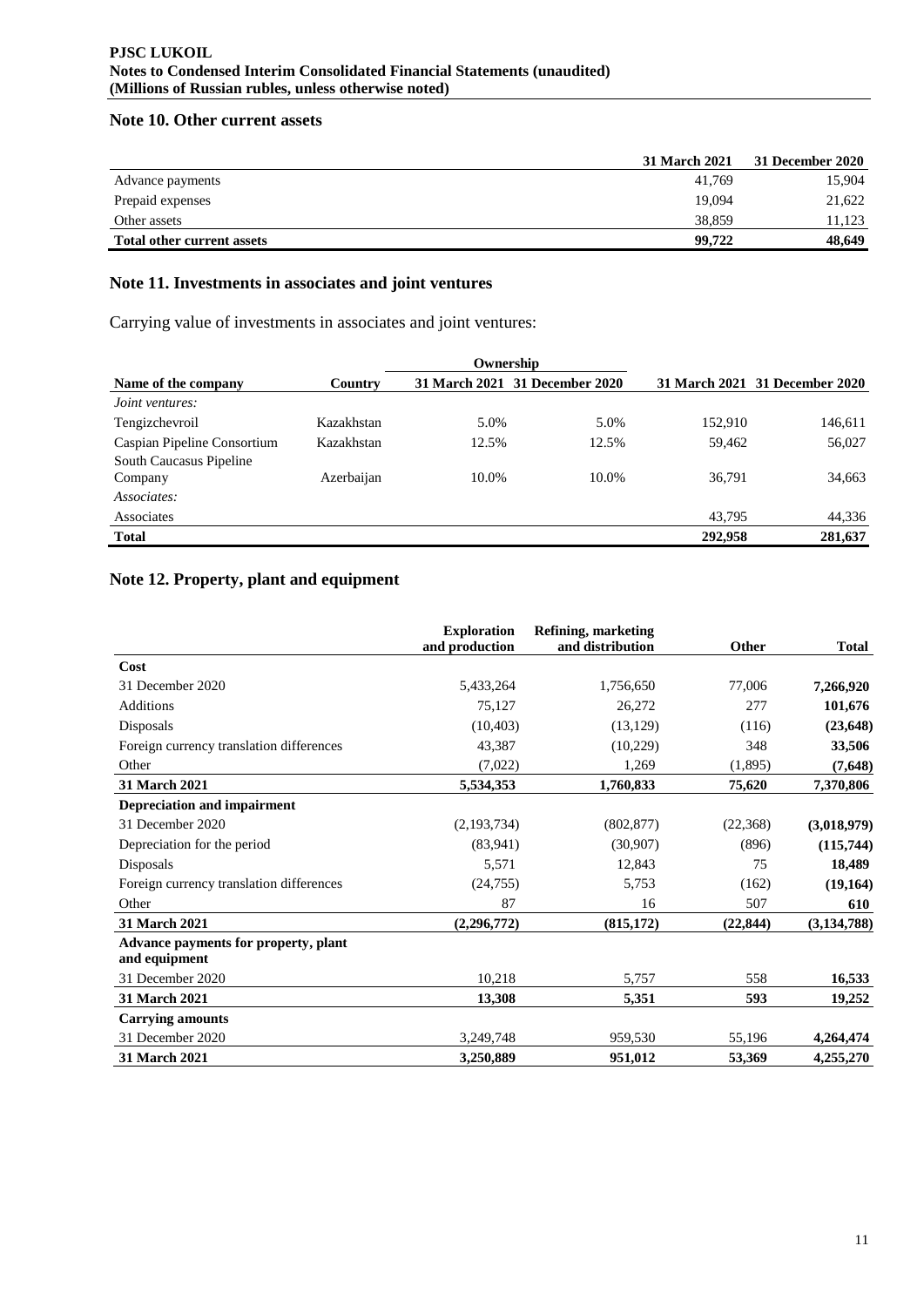## **Note 12. Property, plant and equipment (сontinued)**

|                                                       | <b>Exploration</b><br>and production | Refining, marketing<br>and distribution | Other     | <b>Total</b> |
|-------------------------------------------------------|--------------------------------------|-----------------------------------------|-----------|--------------|
| Cost                                                  |                                      |                                         |           |              |
| 31 December 2019                                      | 4,795,674                            | 1,510,515                               | 76,246    | 6,382,435    |
| <b>Additions</b>                                      | 115,841                              | 28,748                                  | 294       | 144,883      |
| Acquisition of the interest in the project            | 1,209                                |                                         |           | 1,209        |
| Disposals                                             | (6,393)                              | (5,828)                                 | (191)     | (12, 412)    |
| Foreign currency translation differences              | 360,560                              | 119,075                                 | 3,269     | 482,904      |
| Other                                                 | (4,277)                              | (755)                                   | (82)      | (5, 114)     |
| 31 March 2020                                         | 5,262,614                            | 1,651,755                               | 79,536    | 6,993,905    |
| <b>Depreciation and impairment</b>                    |                                      |                                         |           |              |
| 31 December 2019                                      | (1,766,575)                          | (589, 636)                              | (21, 153) | (2,377,364)  |
| Depreciation for the period                           | (82, 415)                            | (30,223)                                | (960)     | (113, 598)   |
| Impairment loss                                       | (7, 428)                             | (28, 859)                               |           | (36, 287)    |
| Disposals                                             | 4,855                                | 5,247                                   | 98        | 10,200       |
| Foreign currency translation differences              | (188, 542)                           | (48, 139)                               | (1,139)   | (237, 820)   |
| Other                                                 | (732)                                | 2,123                                   | (1)       | 1,390        |
| 31 March 2020                                         | (2,040,837)                          | (689, 487)                              | (23, 155) | (2,753,479)  |
| Advance payments for property, plant<br>and equipment |                                      |                                         |           |              |
| 31 December 2019                                      | 6,791                                | 13,314                                  | 831       | 20,936       |
| 31 March 2020                                         | 8,077                                | 8,938                                   | 842       | 17,857       |
| <b>Carrying amounts</b>                               |                                      |                                         |           |              |
| 31 December 2019                                      | 3,035,890                            | 934,193                                 | 55,924    | 4,026,007    |
| <b>31 March 2020</b>                                  | 3,229,854                            | 971,206                                 | 57,223    | 4,258,283    |

The cost of assets under construction included in property, plant and equipment was 476,469 million RUB and 458,265 million RUB at 31 March 2021 and 31 December 2020, respectively.

#### *Exploration and evaluation assets*

|                                            | For the three<br>months ended<br><b>31 March 2021</b> | For the three<br>months ended<br><b>31 March 2020</b> |
|--------------------------------------------|-------------------------------------------------------|-------------------------------------------------------|
| 1 January                                  | 163,251                                               | 129,951                                               |
| Capitalised expenditures                   | 7,307                                                 | 12,008                                                |
| Acquisitions through business combinations |                                                       | 362                                                   |
| Reclassified to development assets         | (2,182)                                               | (5,712)                                               |
| Charged to expenses                        | (9)                                                   | (116)                                                 |
| Foreign currency translation differences   | 1,280                                                 | 8,592                                                 |
| Other movements                            | 27                                                    | 26                                                    |
| 31 March                                   | 169,674                                               | 145,111                                               |

Due to a significant deterioration in the macroeconomic environment in the first quarter of 2020, the Company revised the scenario conditions used in the impairment test at the end of 2019 and performed an impairment test for assets at 31 March 2020.

As a result, in the first quarter of 2020, the Group recognised an impairment loss for its exploration and production assets in Russia in the amount of 5,219 million RUB, for its international exploration and production assets in the amount of 2,209 million RUB and for its international refining, marketing and distribution assets in the amount of 28,859 million RUB.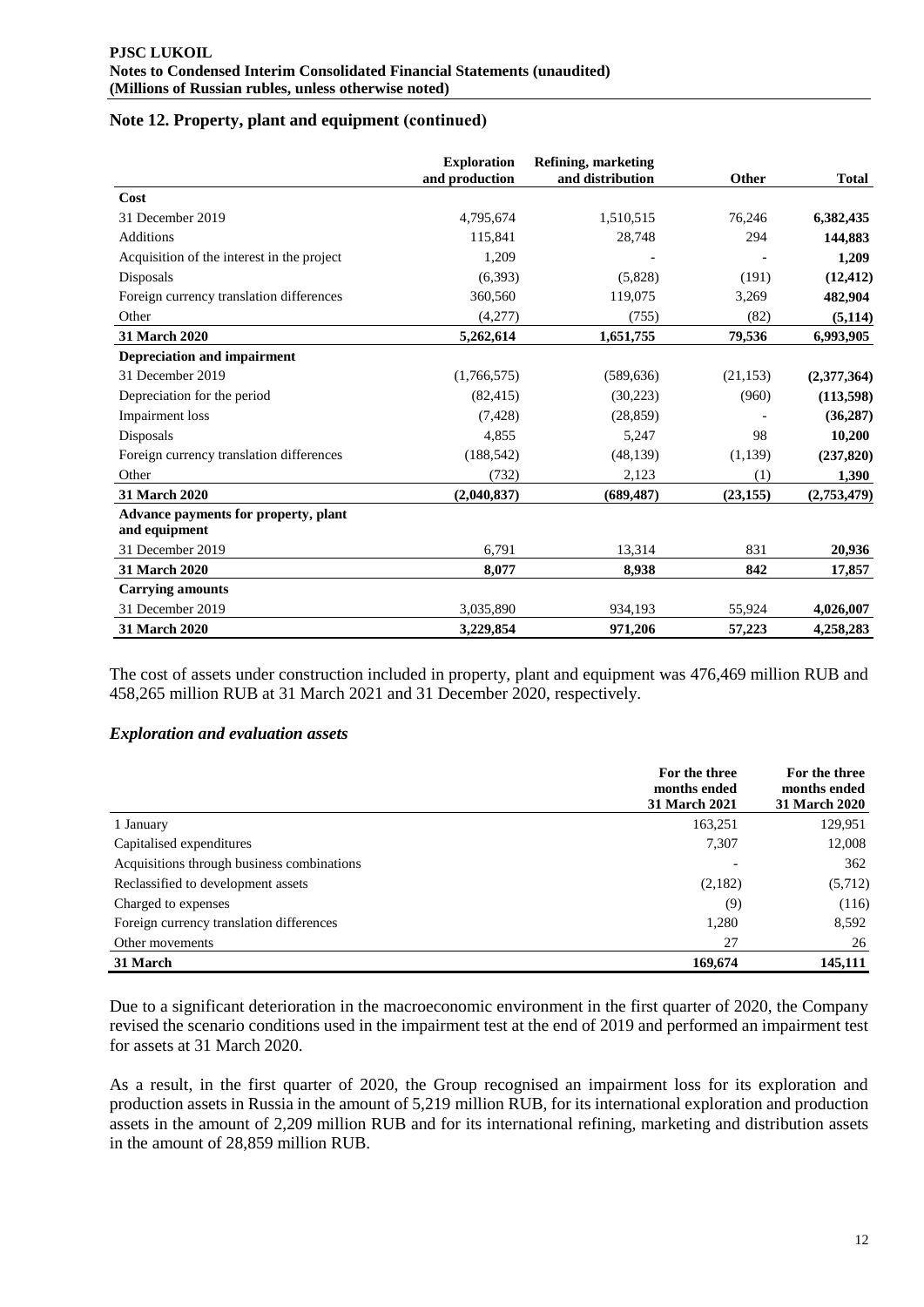## **Note 12. Property, plant and equipment (сontinued)**

The recoverable amounts of CGUs subject to impairment in the first quarter of 2020 in the amount of 139,180 million RUB were determined as value in use equal to the present value of the expected cash flows. Value in use was estimated using 9% discount rate for exploration and production assets in Russia, 8.2% discount rate for international exploration and production assets and 7.5% discount rate for international refining, marketing and distribution assets.

For impairment test purposes at 31 March 2020 the following Brent Blend price assumptions have been used: \$40.0 per barrel in 2020–2021, \$45.0 per barrel in 2022, \$50.0 per barrel in 2023, \$55.0 per barrel in 2024 and \$60.0 per barrel from 2025.

## **Note 13. Other non-current financial assets**

|                                                                            | <b>31 March 2021</b> | <b>31 December 2020</b> |
|----------------------------------------------------------------------------|----------------------|-------------------------|
| Financial assets measured at fair value through other comprehensive income |                      |                         |
| Equity instruments                                                         | 4.265                | 2,491                   |
| Financial assets measured at amortised cost                                |                      |                         |
| Long-term loans                                                            | 29,979               | 31,075                  |
| Non-current accounts and notes receivable                                  | 1.819                | 1,916                   |
| Other financial assets                                                     | 14                   | 15                      |
| Financial assets measured at fair value through profit or loss             |                      |                         |
| Long-term loans                                                            | 34,999               | 33,195                  |
| Total other non-current financial assets                                   | 71,076               | 68,692                  |

## **Note 14. Accounts payable**

|                        | 31 March 2021 | <b>31 December 2020</b> |
|------------------------|---------------|-------------------------|
| Trade accounts payable | 621.027       | 533,598                 |
| Other accounts payable | 80.813        | 64.334                  |
| Total accounts payable | 701.840       | 597,932                 |

#### **Note 15. Short-term borrowings and current portion of long-term debt**

|                                                                   | 31 March 2021 | 31 December 2020 |
|-------------------------------------------------------------------|---------------|------------------|
| Short-term borrowings from third parties                          | 21.488        | 18,736           |
| Short-term borrowings from related parties                        | 2.463         | 2,522            |
| Current portion of long-term debt                                 | 53,076        | 61,378           |
| Total short-term borrowings and current portion of long-term debt | 77.027        | 82,636           |

Short-term borrowings from third parties include amounts repayable in US dollars of 20,364 million RUB and 17,510 million RUB and amounts repayable in other currencies of 1,124 million RUB and 1,226 million RUB at 31 March 2021 and 31 December 2020, respectively. The weighted-average interest rate on short-term borrowings from third parties was 2.46% and 2.63% per annum at 31 March 2021 and 31 December 2020, respectively. Short-term borrowings from third parties are unsecured at 31 March 2021 and 31 December 2020.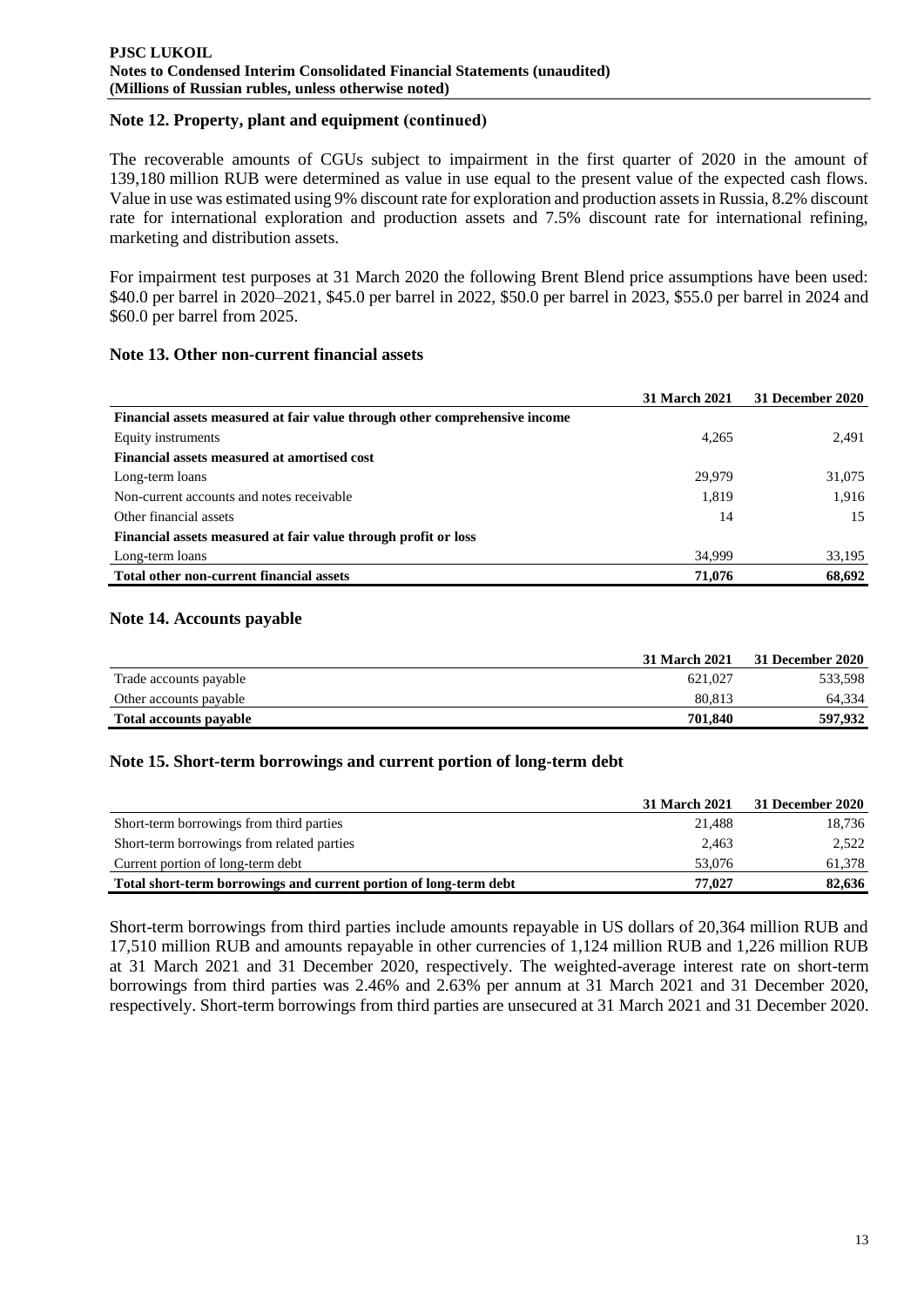## **Note 16. Long-term debt**

|                                                       | <b>31 March 2021</b> | 31 December 2020 |
|-------------------------------------------------------|----------------------|------------------|
| Long-term loans and borrowings from third parties     | 101,105              | 112,660          |
| 6.656% non-convertible US dollar bonds, maturing 2022 | 37,819               | 36,901           |
| 4.563% non-convertible US dollar bonds, maturing 2023 | 113,482              | 110,737          |
| 4.750% non-convertible US dollar bonds, maturing 2026 | 75.579               | 73,751           |
| 3.875% non-convertible US dollar bonds, maturing 2030 | 113,271              | 110,532          |
| Lease obligations                                     | 195.793              | 193,872          |
| Total long-term debt                                  | 637,049              | 638,453          |
| Current portion of long-term debt                     | (53,076)             | (61, 378)        |
| Total non-current portion of long-term debt           | 583,973              | 577,075          |

## *Long-term loans and borrowings*

Long-term loans and borrowings from third parties include amounts repayable in US dollars of 100,274 million RUB and 101,376 million RUB and amounts repayable in euros of 414 million RUB and 11,284 million RUB at 31 March 2021 and 31 December 2020, respectively. This debt has maturity dates from 2021 through 2028. The weighted-average interest rate on long-term loans and borrowings from third parties was 2.59% and 2.54% per annum at 31 March 2021 and 31 December 2020, respectively. A number of longterm loan agreements contain certain financial covenants which are being met by the Group. Approximately 59% and 51% of total long-term loans and borrowings from third parties are secured by shares in a PSA project, export sales and property, plant and equipment at 31 March 2021 and 31 December 2020, respectively.

## *Reconciliation of liabilities arising from financing activities*

|                                                 | <b>Loans</b> and<br>borrowings | <b>Bonds</b>                 | Lease<br>obligations | <b>Other</b><br><b>liabilities</b> | <b>Total</b> |
|-------------------------------------------------|--------------------------------|------------------------------|----------------------|------------------------------------|--------------|
| 31 December 2020                                | 133,918                        | 331,921                      | 193,872              | 3,265                              | 662,976      |
| Changes from financing cash flows:              |                                |                              |                      |                                    |              |
| Proceeds from issuance of short-term            |                                |                              |                      |                                    |              |
| borrowings                                      | 2,527                          |                              |                      |                                    | 2,527        |
| Principal repayments of short-term borrowings   | (229)                          |                              |                      |                                    | (229)        |
| Proceeds from issuance of long-term debt        | 417                            |                              |                      |                                    | 417          |
| Principal repayments of long-term debt          | (14, 459)                      | $\overline{\phantom{0}}$     | (13, 471)            |                                    | (27,930)     |
| Interest paid                                   | $\overline{\phantom{a}}$       | $\qquad \qquad \blacksquare$ | (2,573)              | (1,124)                            | (3,697)      |
| Dividends paid on Company common stock          |                                |                              |                      | (86)                               | (86)         |
| Total changes from financing cash flows         | (11,744)                       |                              | (16,044)             | (1,210)                            | (28,998)     |
| Other changes:                                  |                                |                              |                      |                                    |              |
| Interest accrued                                | 171                            | 24                           | 2,572                | 5,474                              | 8,241        |
| The effect of changes in foreign exchange rates | 2,708                          | 8,207                        | 958                  | 141                                | 12,014       |
| Non-cash additions to lease obligations         |                                |                              | 15,305               |                                    | 15,305       |
| Other changes                                   | 3                              | (1)                          | (870)                | (43)                               | (911)        |
| Total other changes                             | 2,882                          | 8,230                        | 17,965               | 5,572                              | 34,649       |
| <b>31 March 2021</b>                            | 125,056                        | 340,151                      | 195,793              | 7,627                              | 668,627      |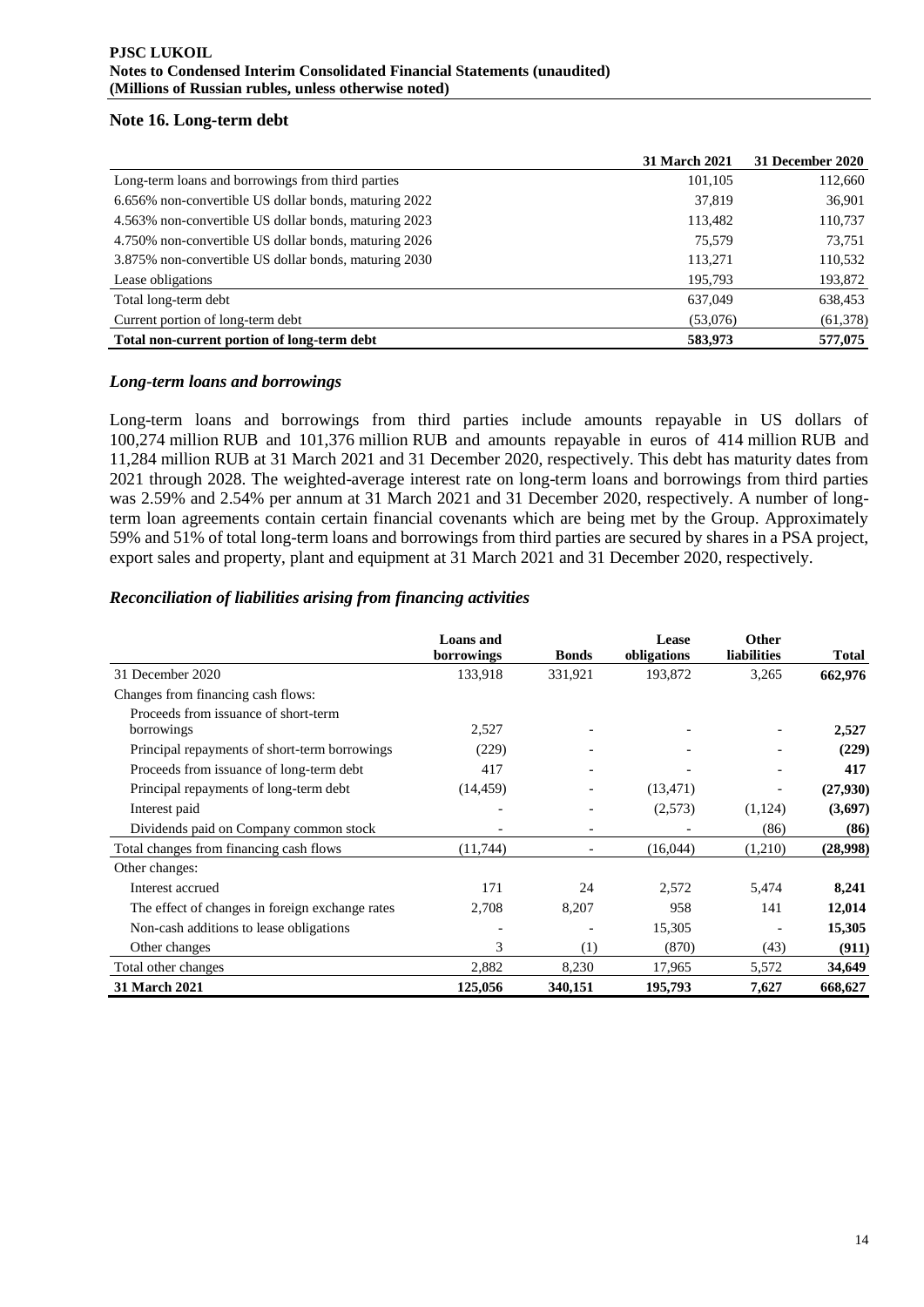# **Note 17. Taxes payable**

|                                                      | 31 March 2021 | 31 December 2020 |
|------------------------------------------------------|---------------|------------------|
| Income tax                                           | 20,168        | 16,614           |
| Mineral extraction tax                               | 82,084        | 49,332           |
| Tax on additional income from hydrocarbon production | 27,864        | 2,881            |
| <b>VAT</b>                                           | 59,335        | 35,650           |
| Excise tax                                           | 23,902        | 22,733           |
| Property tax                                         | 7,405         | 5,675            |
| Other taxes                                          | 8,870         | 9,573            |
| <b>Total taxes payable</b>                           | 229,628       | 142,458          |

# **Note 18. Other current liabilities**

|                                        | 31 March 2021 | <b>31 December 2020</b> |
|----------------------------------------|---------------|-------------------------|
| Advances received                      | 25,662        | 31,142                  |
| Dividends payable                      | 631           | 1,610                   |
| Other                                  | 3.985         | 2,745                   |
| <b>Total other current liabilities</b> | 30,278        | 35,497                  |

# **Note 19. Provisions**

|                          | Asset                     | <b>Provision for</b>      | <b>Provision for</b>         |                                      | <b>Provision for</b> |                            |              |
|--------------------------|---------------------------|---------------------------|------------------------------|--------------------------------------|----------------------|----------------------------|--------------|
|                          | retirement<br>obligations | employee<br>compensations | environmental<br>liabilities | <b>Pension</b><br><b>liabilities</b> | unused<br>vacations  | <b>Other</b><br>provisions | <b>Total</b> |
| <b>31 March 2021</b>     | 106,534                   | 14.736                    | 4,143                        | 13,678                               | 7,258                | 7,513                      | 153,862      |
| Incl.: Non-current       | 105,953                   | 159                       | 1,448                        | 11,661                               | 315                  | 2.248                      | 121,784      |
| Current                  | 581                       | 14,577                    | 2,695                        | 2,017                                | 6,943                | 5,265                      | 32,078       |
| 31 December 2020         | 111,614                   | 10.939                    | 4,204                        | 13,794                               | 6,326                | 6,924                      | 153,801      |
| Non-current<br>$Incl.$ : | 110.916                   | 175                       | 1.329                        | 11,678                               | 322                  | 2.245                      | 126,665      |
| Current                  | 698                       | 10.764                    | 2.875                        | 2.116                                | 6.004                | 4.679                      | 27,136       |

# Asset retirement obligations changed as follows:

|                                          | For the three<br>months ended<br>31 March 2021 | For the three<br>months ended<br>31 March 2020 |
|------------------------------------------|------------------------------------------------|------------------------------------------------|
| 1 January                                | 111.614                                        | 63,387                                         |
| Provisions made during the period        | 226                                            | 15,901                                         |
| Reversal of provisions                   | (8)                                            | (45)                                           |
| Provisions used during the period        | (31)                                           | (56)                                           |
| Accretion expense                        | 963                                            | 949                                            |
| Change in discount rate                  | (7,977)                                        | (6, 556)                                       |
| Changes in estimates                     | 261                                            | 120                                            |
| Foreign currency translation differences | 1,471                                          | 7,008                                          |
| Other                                    | 15                                             | 4                                              |
| 31 March                                 | 106,534                                        | 80,712                                         |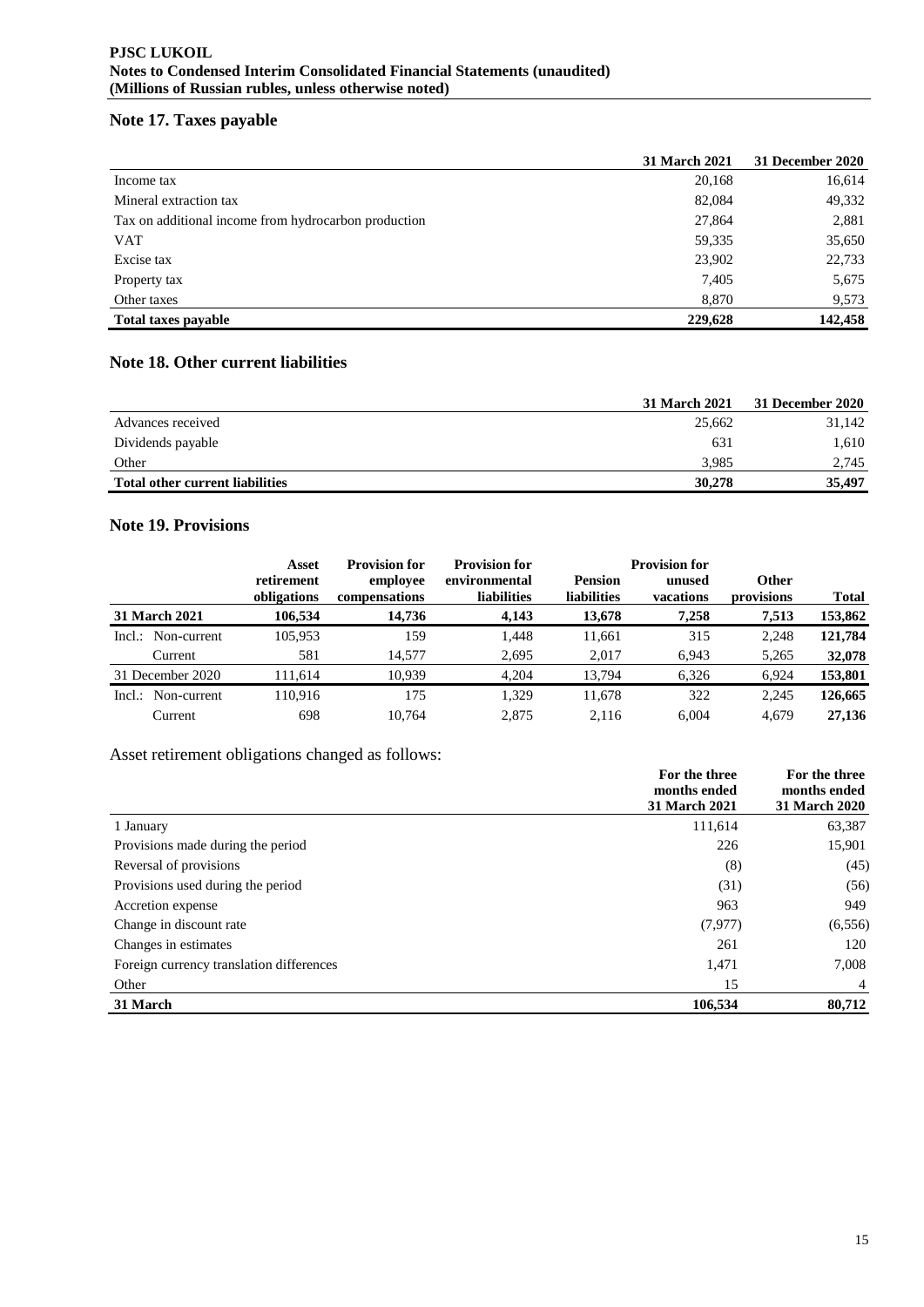#### **Note 20. Equity**

#### *Common shares*

|                                                   | <b>31 March 2021</b> | <b>31 December 2020</b> |  |
|---------------------------------------------------|----------------------|-------------------------|--|
|                                                   | (thousands of        | (thousands of           |  |
|                                                   | shares)              | shares)                 |  |
| Issued common shares, par value of 0.025 RUB each | 692.866              | 692,866                 |  |
| Treasury shares                                   | (40, 367)            | (40, 367)               |  |
| <b>Outstanding common shares</b>                  | 652.499              | 652,499                 |  |

The Company has the right to issue additional 85 million of common shares.

# *Earnings per share*

The calculation of basic and diluted earnings per share was as follows:

|                                                                                                          | For the three<br>months ended<br>31 March 2021 | For the three<br>months ended<br>31 March 2020 |
|----------------------------------------------------------------------------------------------------------|------------------------------------------------|------------------------------------------------|
| Profit (loss) for the period attributable to PJSC LUKOIL shareholders                                    | 157,427                                        | (45,960)                                       |
| Weighted average number of common shares (thousands of shares)                                           | 652,499                                        | 646,332                                        |
| Dilutive effect of equity-settled share-based compensation plan (thousands of shares)                    | 29,909                                         |                                                |
| Weighted average number of common shares, assuming dilution (thousands of shares)                        | 682,408                                        | 646,332                                        |
| Profit (loss) per share of common stock attributable to PJSC LUKOIL shareholders<br>(in Russian rubles): |                                                |                                                |
| Basic                                                                                                    | 241.27                                         | (71.11)                                        |
| Diluted                                                                                                  | 230.69                                         | (71.11)                                        |

## **Note 21. Personnel expenses**

Personnel expenses were as follows:

|                                   | For the three<br>months ended | For the three<br>months ended |
|-----------------------------------|-------------------------------|-------------------------------|
|                                   | <b>31 March 2021</b>          | <b>31 March 2020</b>          |
| Payroll costs                     | 36,278                        | 34,677                        |
| Statutory insurance contributions | 9,223                         | 9,019                         |
| Share-based compensation          | 7.842                         | 7,842                         |
| <b>Total personnel expenses</b>   | 53.343                        | 51,538                        |

# **Note 22. Finance income and costs**

Finance income was as follows:

|                               | For the three<br>months ended<br>31 March 2021 | For the three<br>months ended<br><b>31 March 2020</b> |
|-------------------------------|------------------------------------------------|-------------------------------------------------------|
| Interest income from deposits | 665                                            | 2,998                                                 |
| Interest income from loans    | 978                                            | 1.376                                                 |
| Other finance income          | 521                                            | 437                                                   |
| <b>Total finance income</b>   | 2,164                                          | 4,811                                                 |

Finance costs were as follows:

|                            | For the three<br>months ended<br><b>31 March 2021</b> | For the three<br>months ended<br><b>31 March 2020</b> |
|----------------------------|-------------------------------------------------------|-------------------------------------------------------|
| Interest expenses          | 7.747                                                 | 8,760                                                 |
| Accretion expenses         | 1,109                                                 | 952                                                   |
| Other finance costs        | 495                                                   | 537                                                   |
| <b>Total finance costs</b> | 9.351                                                 | 10.249                                                |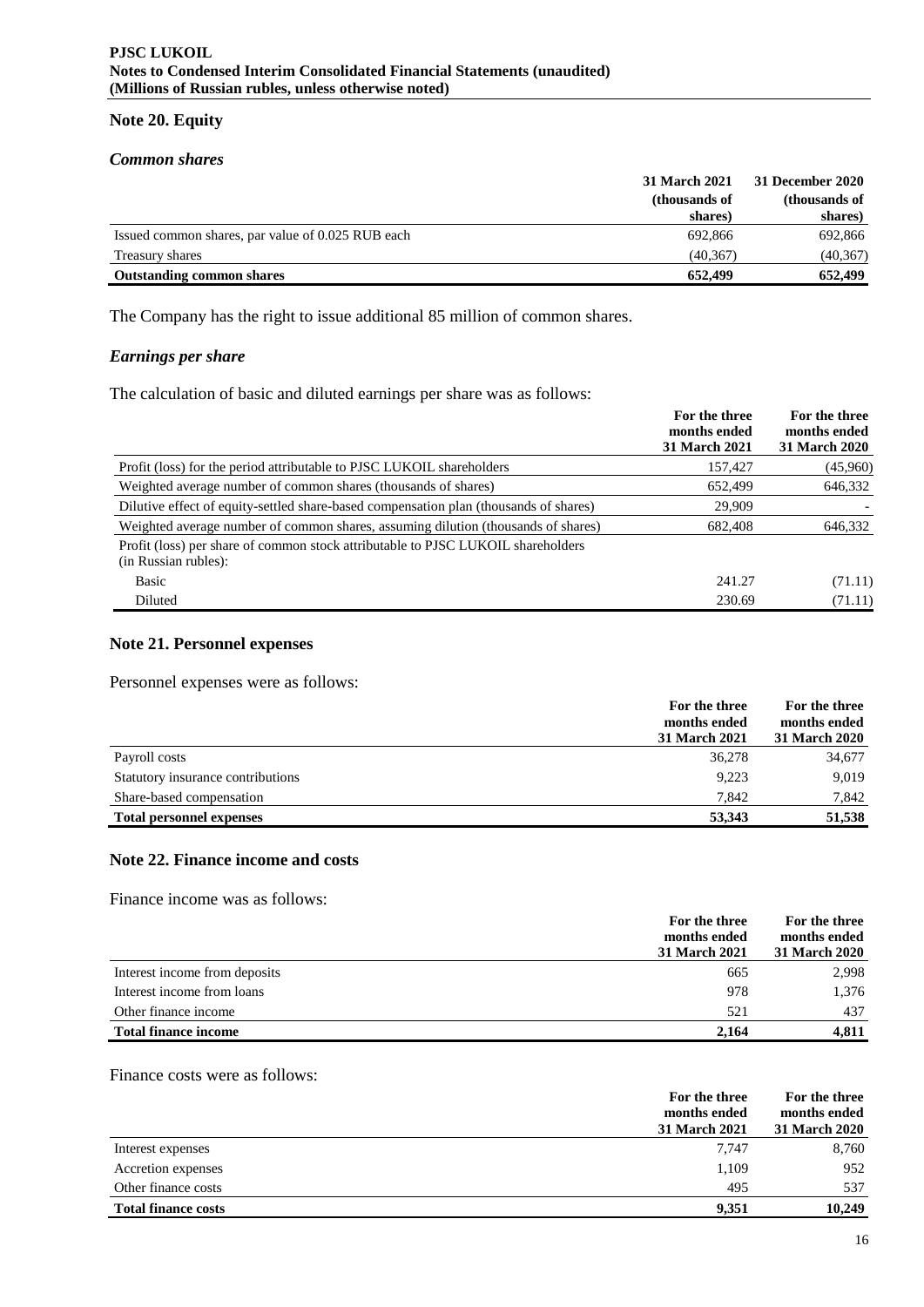#### **Note 23. Other income and expenses**

Other income was as follows:

|                                  | For the three<br>months ended<br>31 March 2021 | For the three<br>months ended<br><b>31 March 2020</b> |
|----------------------------------|------------------------------------------------|-------------------------------------------------------|
| Gain on disposal of assets       | 660                                            | 338                                                   |
| Reversal of impairment of assets |                                                | 122                                                   |
| Other income                     | 3.500                                          | 3,081                                                 |
| <b>Total other income</b>        | 4.160                                          | 3.541                                                 |

Other expenses were as follows:

|                             | For the three        | For the three |
|-----------------------------|----------------------|---------------|
|                             | months ended         | months ended  |
|                             | <b>31 March 2021</b> | 31 March 2020 |
| Loss on disposal of assets  | 2,086                | 2,257         |
| Impairment loss             | <b>11</b>            | 44,064        |
| Charity expenses            | 1,615                | 2,311         |
| Other expenses              | 302                  | 1,523         |
| <b>Total other expenses</b> | 4,003                | 50,155        |

## **Note 24. Commitments and contingencies**

#### *Capital commitments*

Capital commitments of the Group relating to construction and acquisition of property, plant and equipment amount to 498,396 million RUB and 501,550 million RUB at 31 March 2021 and 31 December 2020, respectively.

#### *Taxation environment*

The taxation systems in the Russian Federation and other emerging markets where Group companies operate are relatively new and are characterised by numerous taxes and frequently changing legislation, which is often unclear, contradictory, and subject to interpretation. Often, differing interpretations exist among different tax authorities within the same jurisdictions and among taxing authorities in different jurisdictions. Taxes are subject to review and investigation by a number of authorities, who are enabled by law to impose substantial fines, penalties and interest charges. In the Russian Federation a tax year remains open for review by the tax authorities during three subsequent calendar years. However, under certain circumstances a tax year may remain open longer. Recent events within the Russian Federation suggest that the tax authorities are taking a more assertive position in their interpretation and enforcement of tax legislation. Such factors significantly increase taxation risks in the Russian Federation and other emerging markets where Group companies operate, comparing to other countries where taxation regimes have been subject to development and clarification over longer periods.

The tax authorities in each region of the Russian Federation may have a different interpretation of similar taxation issues which may result in taxation issues successfully defended by the Group in one region being unsuccessfully defended by the Group in another region. There is some direction provided from the central authority based in Moscow on particular taxation issues.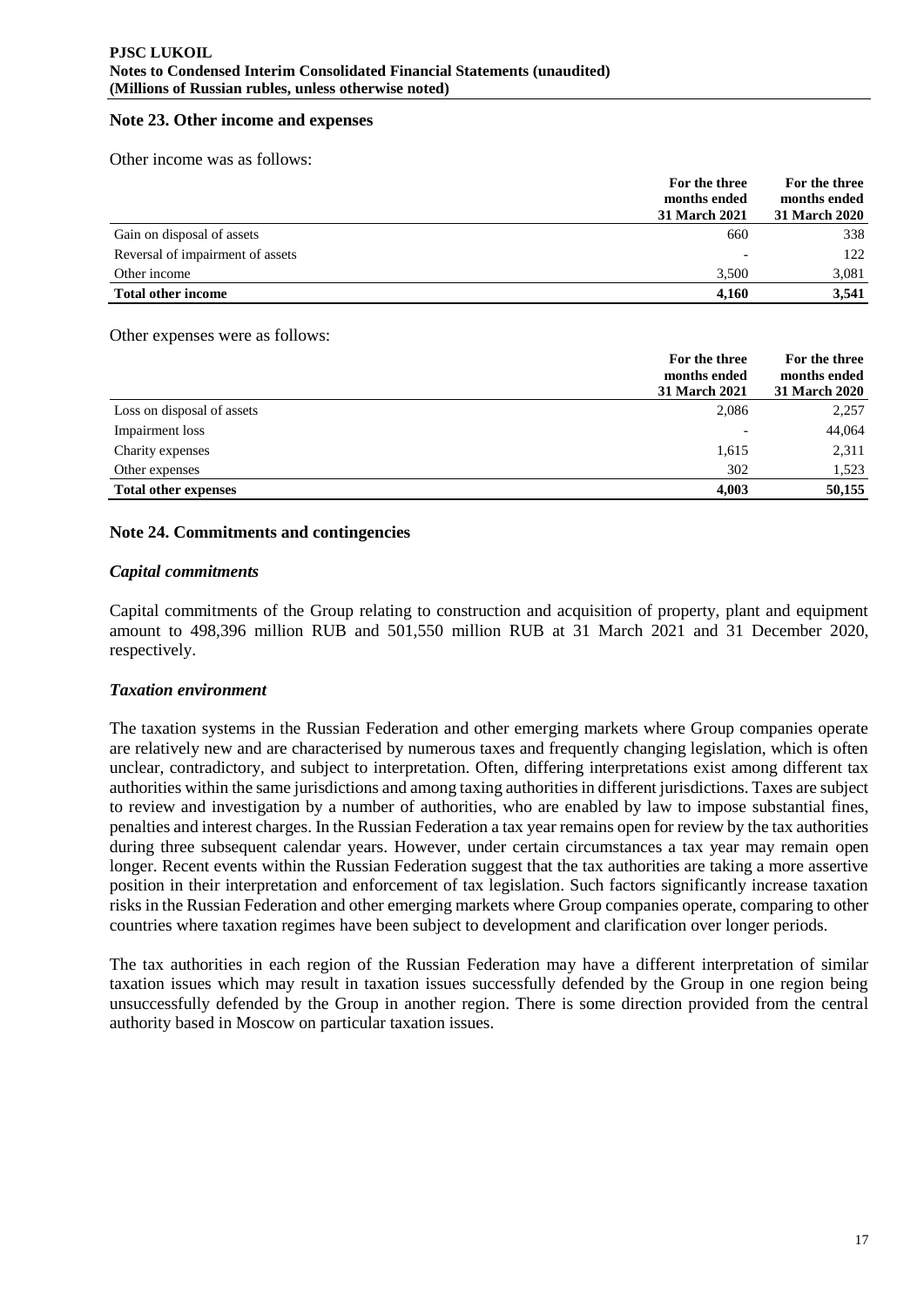#### **Note 24. Commitments and contingencies (сontinued)**

The Group has implemented tax planning and management strategies based on existing legislation. The Group is subject to tax authority audits on an ongoing basis, which is a normal practice in the Russian Federation and other republics of the former Soviet Union, and, at times, the authorities have attempted to impose additional significant taxes on the Group. Management believes that it has adequately met the requirements and provided for tax liabilities based on its interpretation of existing tax legislation. However, the relevant tax authorities may have differing interpretations and the effects on the consolidated financial statements, if the authorities were successful in enforcing their interpretations, could be significant.

# *Litigation and claims*

In July 2015, the prosecutors with the Ploesti Court of Appeals (hereinafter the "Prosecutor's Office") charged the general director and several officers of PETROTEL-LUKOIL S.A., a Group company, with bad faith use of the company's credit and money laundering. Similar charges were brought against LUKOIL Europe Holdings B.V., a Group company, for 2010–2014. On 10 May 2016, the Prahova Tribunal lifted all preventive measures that were in effect against the accused individuals. Upon preliminary hearings the Prosecutor's Office revised the amount of damage claimed from \$2.2 billion (166.5 billion RUB) to \$1.5 billion (113.6 billion RUB). An expertise of all relevant issues of the criminal case was carried out during 2017, the results of which were accepted by the Tribunal on 12 February 2018. At the final hearing on the case which was held on 23 October 2018 the court issued a not guilty decision to all the accused, including general director of PETROTEL-LUKOIL S.A., his deputies and PETROTEL-LUKOIL S.A. and LUKOIL Europe Holdings B.V. themselves. As a result freezing injunction in the amount of approximately \$1.5 billion (113.6 billion RUB) was removed from all assets of the refinery, shares and accounts of PETROTEL-LUKOIL S.A. and LUKOIL Europe Holdings B.V. On 1 November 2018, this decision was appealed by the Prosecutor's Office to the Ploesti Court of Appeals. On 27 November 2019, the Ploesti Court of Appeals issued a decision to return the case for a new examination in the court of first instance. On 24 December 2019, the defendants appealed the decision in an order of extraordinary appeal to the Ploesti Court of Appeals. On 17 June 2020, the Ploesti Court of Appeals rejected the appeal of PETROTEL-LUKOIL S.A. and transferred the case to the Prahova Tribunal. On 9 December 2020, the Prahova Tribunal issued a repeated acquittal due to the absence of an event of a crime. On 16 December 2020, the Prosecutor's Office filed a protest against the court's verdict. The hearing date has not yet been set. Management does not believe that the outcome of this matter will have a material adverse effect on the Group's financial position.

LUKOIL Overseas Karachaganak B.V., a Group company, among other contractors, is involved in the dispute with the Republic of Kazakhstan arising from the Final Production Sharing Agreement relating to the Contract area of the Karachaganak Oil and Gas Condensate Field with respect to cost recovery in 2010-2017. Currently, within the framework of the dispute the parties are making efforts to resolve the existing controversies by way of negotiations and management believes that the amounts of claim, as well as calculations of potential losses arising from the dispute to be preliminary and should not be disclosed in order to avoid any adverse impact on the process. Management also believes that the ultimate outcome of this dispute will not have a material adverse effect on the financial position of the Group.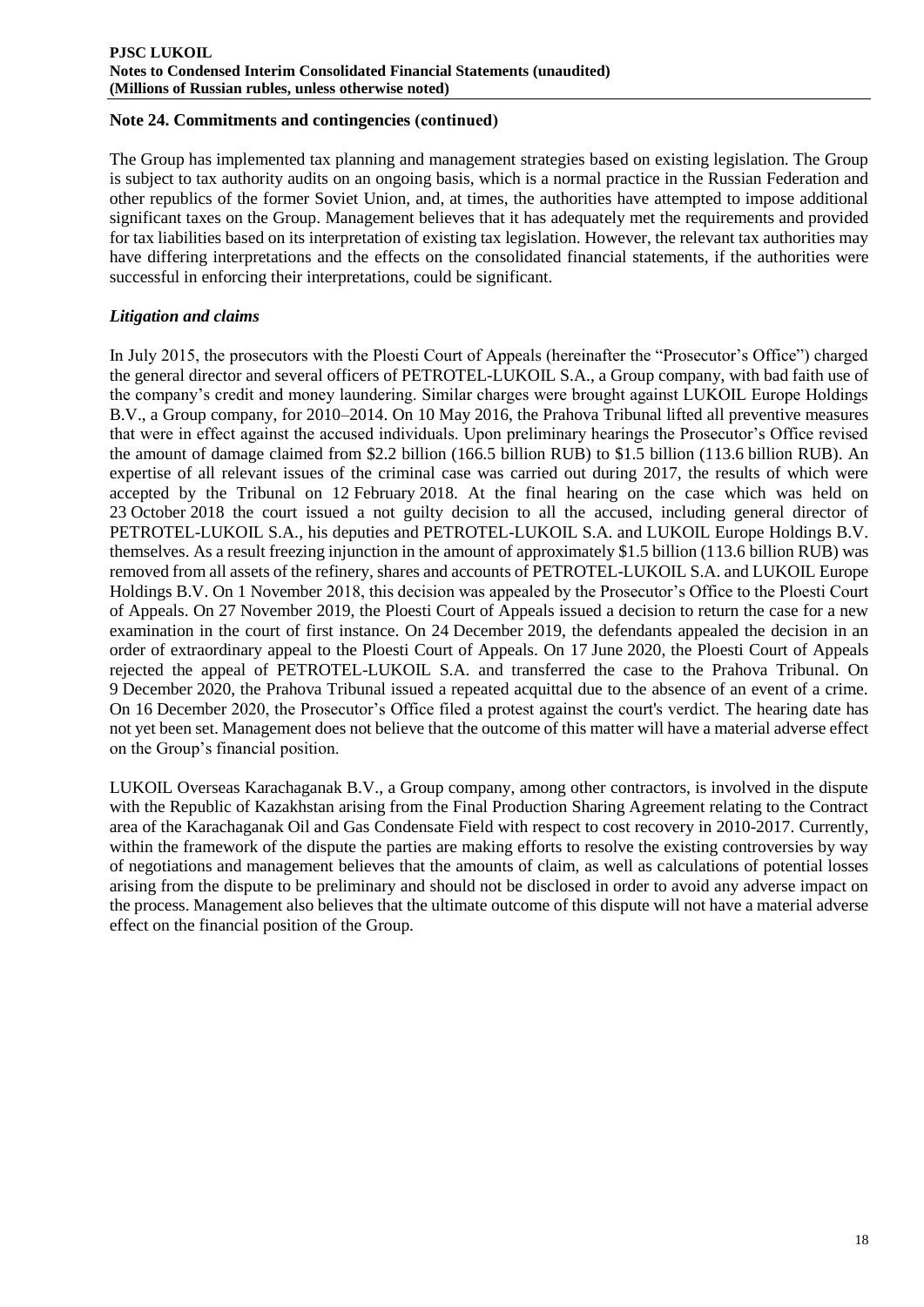## **Note 24. Commitments and contingencies (сontinued)**

On 21 May 2020, the Federal Antimonopoly Service of Russia (hereinafter – FAS of Russia) filed a claim to the Arbitration court of the Arkhangelsk region for invalidating the transaction of PJSC LUKOIL for the sale of 100% of shares of JSC Arkhangelskgeoldobycha to LLC Otkritie Promyshlennye Investitsii in May 2017 and applying the consequences of its invalidity. On 31 July 2020, the Arbitration court of Arkhangelsk region passed the case to Arbitration court of Moscow. The hearing date was postponed to 4 June 2021. The transaction to sell shares of JSC Arkhangelskgeoldobycha was concluded after a five-month due diligence and verification of information provided by the seller and the buyer, without any objections from regulatory authorities, in strict compliance with the Russian legislation, after an approval was obtained from the Governmental Commission for Control over Foreign Investments in the Russian Federation. In addition, a written approval was obtained from FAS of Russia to conduct this transaction. The price of the asset was agreed by the parties of the transaction as a result of the lengthy negotiations where largest investment banks were involved as advisers, which confirms the market nature of the deal. In this regard, the Company does not agree with the arguments set out in the claim of FAS of Russia and regards itself as a bona fide seller in this transaction, and will take all necessary measures to protect its rights and legitimate interests. Management does not believe that the outcome of this matter will have a material adverse effect on the Group's financial position.

The Group is involved in various other claims and legal proceedings arising in the normal course of business. While these claims may seek substantial damages against the Group and are subject to uncertainty inherent in any litigation, management does not believe that the ultimate resolution of such matters will have a material adverse impact on the Group's operating results or financial position.

## *Political situation*

In July – September 2014, the United States ("US"), the European Union ("EU") and several other countries imposed a set of sanctions on Russia, including sectoral sanctions which affect several Russian oil and gas companies. The US Department of the Treasury has placed the Company onto the Sectoral Sanctions Identifications List subject to Directive 4 of the Office of foreign assets control (OFAC). Directive 4 prohibits US companies and individuals from providing, exporting, or re-exporting directly or indirectly, goods, services (except for financial services), or technology in support of exploration or production for deepwater, Arctic offshore or shale projects that have the potential to produce oil in the Russian Federation, or in maritime area spreading from the Russian territory and claimed by the Russian Federation.

From January 2018 (based on acts adopted in August – October 2017), the US expanded abovementioned sanctions to include certain categories of international oil projects initiated on or after 29 January 2018 in any part of the world, in which companies placed on the Sectoral Sanctions Identifications List subject to Directive 4 (including the Company) have an ownership interest of 33% or more, or ownership of a majority of the voting interests.

Management believes that current sanctions do not have a material adverse effect on the current or planned Group's oil projects. At the same time the Company continues to monitor and evaluate potential risks for its operations in connection with sanctions.

The Group is exposed to political, economic and legal risks due to its operations in Iraq. Management monitors these risks and believes that there is no adverse effect on the Group's financial position that can be reasonably estimated at present.

#### **Note 25. Related party transactions**

The senior management of the Company believes that the Group has appropriate procedures in place to identify and properly disclose transactions with related parties and has disclosed all of the relationships identified which it deemed to be significant. Related party sales and purchases of oil and oil products were primarily to and from associates and joint ventures. Other financial assets mostly represent loans given to associates and joint ventures. Loans and borrowings mostly represent lease obligations.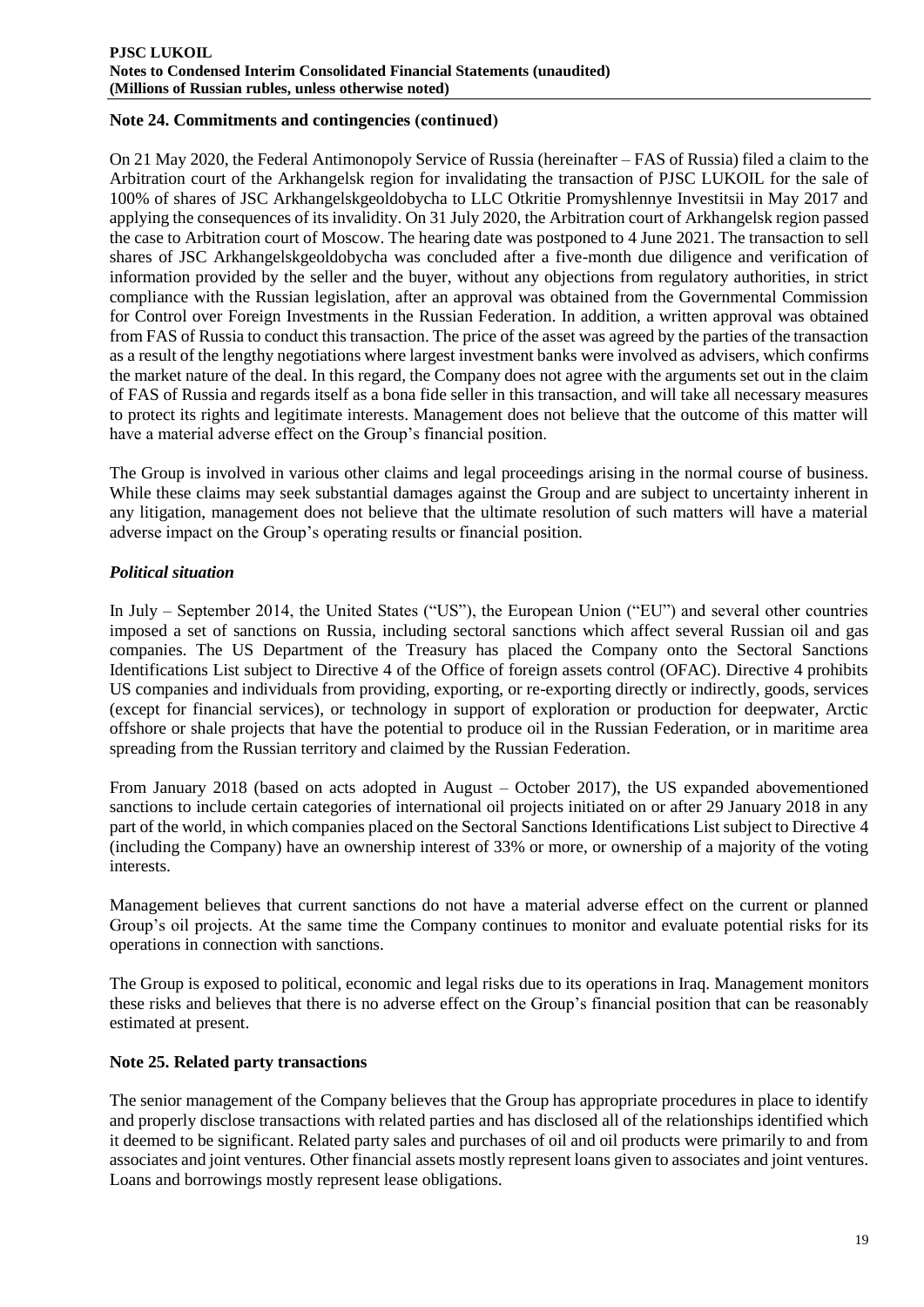## **Note 25. Related party transactions (сontinued)**

Outstanding balances with related parties were as follows:

|                                              | <b>31 March 2021</b> | <b>31 December 2020</b> |
|----------------------------------------------|----------------------|-------------------------|
| Accounts receivable and other current assets | 2,836                | 2,474                   |
| Other financial assets                       | 33,598               | 32,403                  |
| <b>Total assets</b>                          | 36.434               | 34,877                  |
| Accounts payable                             | 10,600               | 6.902                   |
| Short term borrowings and long-term debt     | 18.208               | 17,649                  |
| <b>Total liabilities</b>                     | 28,808               | 24,551                  |

Related party transactions were as follows:

|                                                                         | For the three<br>months ended | For the three<br>months ended |
|-------------------------------------------------------------------------|-------------------------------|-------------------------------|
|                                                                         | <b>31 March 2021</b>          | 31 March 2020                 |
| Sales of oil and oil products                                           | 3,787                         | 6,285                         |
| Other sales                                                             | 834                           | 678                           |
| Purchases of oil and oil products                                       | 20.901                        | 14,979                        |
| Other purchases                                                         | 3.791                         | 4,095                         |
| (Purchases) proceeds from sale of other financial assets, net           | (34)                          | 2,279                         |
| Proceeds from issuance of short term borrowings and long-term debt, net | 212                           | 558                           |

## **Note 26. Compensation plan**

In late December 2017, the Company announced a compensation plan based on approximately 40 million shares available to certain members of management and key employees for the period from 2018 to 2022, which was implemented in July 2018 and recognised as equity-settled share-based compensation plan.

The fair value of the plan was estimated at the grant date at 156.8 billion RUB based on forecasting principles of Monte-Carlo model and is not going to be recalculated in the future. The fair value was estimated assuming a spot-price of the Company's share in the amount of 4,355 RUB at the grant date, discount for illiquidity in the amount of 9.95% per annum, a risk-free interest rate of 7.50% per annum, an expected dividend yield of 4.99% per annum, an expected time to maturity of five years and a volatility factor of 25.68%. The expected volatility factor was estimated based on the historical volatility of the Company's shares for the previous five years. The vesting of shares is contingent on meeting the requisite service period, certain KPIs and share price appreciation. The Group is planning to recognise expenses related to the plan evenly during the vesting period.

Related to this share plan the Group recognised compensation expenses of 7,842 million RUB during the three months ended 31 March 2021 and 2020.

#### **Note 27. Segment information**

The Group has the following operating segments – exploration and production; refining, marketing and distribution; corporate and other. These segments have been determined based on the nature of their operations. Management on a regular basis assesses the performance of these operating segments.

The exploration and production segment explores for, develops and produces crude oil and gas. The refining, marketing and distribution segment includes refining, petrochemical and transport operations, marketing and trading of crude oil, natural gas and refined products, generation, transportation and sales of electricity, heat and related services. The corporate and other business operating segment includes activities of the Company and businesses beyond the Group's traditional operations.

Geographical segments are based on the area of operations and include two segments: Russia and International.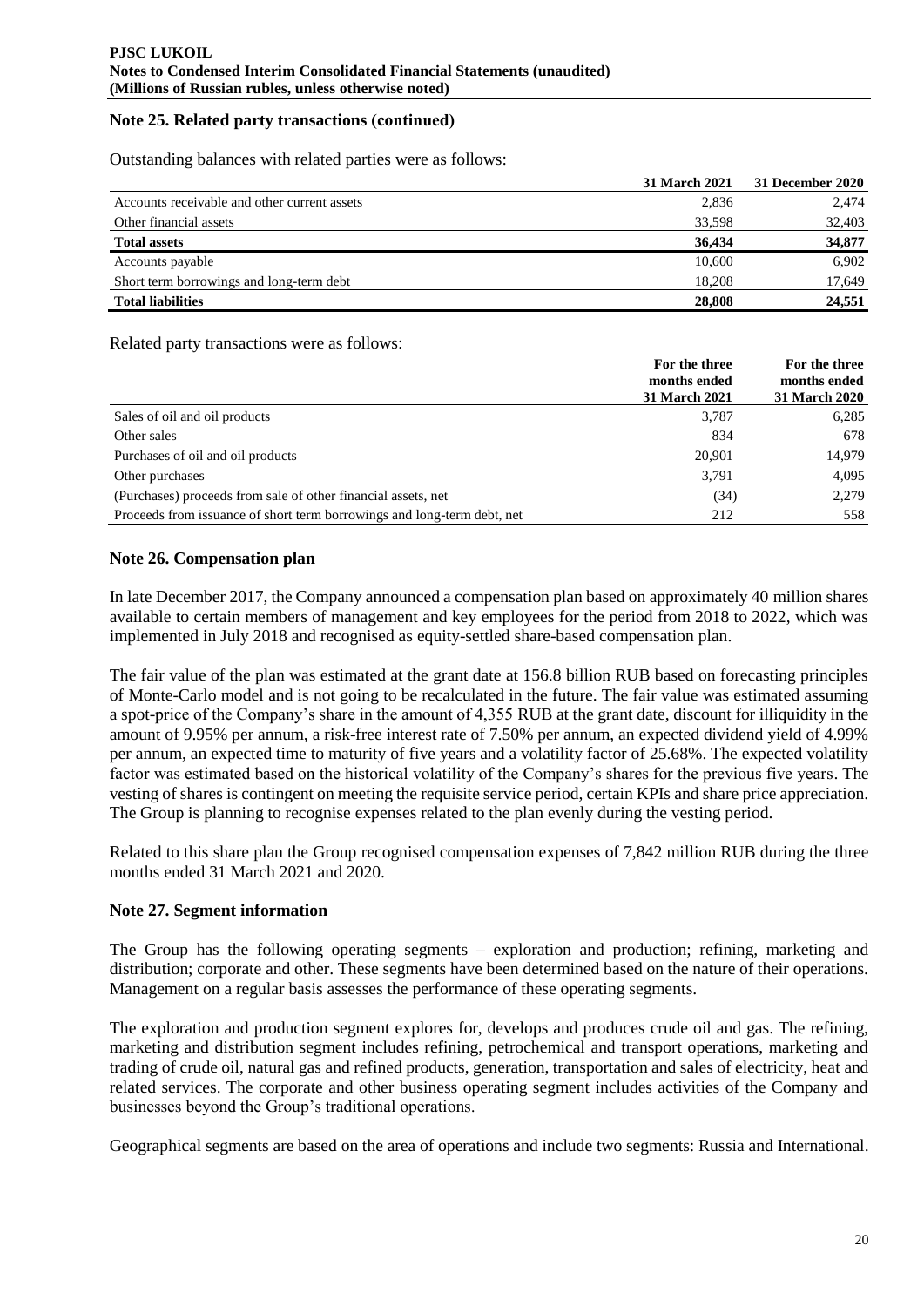# **Note 27. Segment information (сontinued)**

# **Operating segments**

#### **For the three months ended 31 March 2021**

|                                           |                        | Refining,     |               |                    |                     |
|-------------------------------------------|------------------------|---------------|---------------|--------------------|---------------------|
|                                           | <b>Exploration and</b> | marketing and | Corporate and |                    |                     |
|                                           | production             | distribution  | other         | <b>Elimination</b> | <b>Consolidated</b> |
| Sales and other operating revenues        |                        |               |               |                    |                     |
| Third parties                             | 65,808                 | 1,806,211     | 4,464         |                    | 1,876,483           |
| Inter-segment                             | 533,141                | 18,008        | 12,280        | (563, 429)         |                     |
| Total revenues                            | 598,949                | 1,824,219     | 16,744        | (563, 429)         | 1,876,483           |
| Operating expenses                        | 65,341                 | 58,015        | 4,460         | (11,778)           | 116,038             |
| Selling, general and administrative       |                        |               |               |                    |                     |
| expenses                                  | 11,519                 | 29,842        | 15,112        | (10, 441)          | 46,032              |
| Profit (loss) for the period attributable |                        |               |               |                    |                     |
| to PJSC LUKOIL shareholders               | 112,594                | 78,243        | (18, 484)     | (14,926)           | 157,427             |
| <b>EBITDA</b>                             | 223,793                | 120,210       | (11,009)      | (18,614)           | 314,380             |
| Income tax expense                        |                        |               |               |                    | (41,012)            |
| Finance income                            |                        |               |               |                    | 2,164               |
| Finance costs                             |                        |               |               |                    | (9,351)             |
| Foreign exchange loss                     |                        |               |               |                    | (1, 145)            |
| Equity share in income of associates      |                        |               |               |                    |                     |
| and joint ventures                        |                        |               |               |                    | 6,488               |
| Other income                              |                        |               |               |                    | 157                 |
| Depreciation, depletion and               |                        |               |               |                    |                     |
| amortisation                              |                        |               |               |                    | (113,714)           |
| Profit for the period attributable to     |                        |               |               |                    |                     |
| non-controlling interests                 |                        |               |               |                    | (540)               |
| Profit for the period attributable to     |                        |               |               |                    |                     |
| PJSC LUKOIL shareholders                  |                        |               |               |                    | 157,427             |

#### **For the three months ended 31 March 2020**

|                                           |                        | Refining,     |                      |                    |                     |
|-------------------------------------------|------------------------|---------------|----------------------|--------------------|---------------------|
|                                           | <b>Exploration and</b> | marketing and | <b>Corporate and</b> |                    |                     |
|                                           | production             | distribution  | other                | <b>Elimination</b> | <b>Consolidated</b> |
| Sales and other operating revenues        |                        |               |                      |                    |                     |
| Third parties                             | 52,364                 | 1,607,870     | 5,751                |                    | 1,665,985           |
| Inter-segment                             | 385,487                | 20,504        | 8,930                | (414, 921)         |                     |
| Total revenues                            | 437,851                | 1,628,374     | 14,681               | (414, 921)         | 1,665,985           |
| Operating expenses                        | 70,069                 | 48,977        | 3,779                | (11,307)           | 111,518             |
| Selling, general and administrative       |                        |               |                      |                    |                     |
| expenses                                  | 12,986                 | 27,176        | 14,929               | (9,982)            | 45,109              |
| Profit (loss) for the period attributable |                        |               |                      |                    |                     |
| to PJSC LUKOIL shareholders               | 22,465                 | (41, 452)     | (44, 943)            | 17,970             | (45,960)            |
| <b>EBITDA</b>                             | 109,189                | 40,291        | (10,689)             | 12,052             | 150,843             |
| Income tax expense                        |                        |               |                      |                    | (23, 378)           |
| Finance income                            |                        |               |                      |                    | 4,811               |
| Finance costs                             |                        |               |                      |                    | (10, 249)           |
| Foreign exchange loss                     |                        |               |                      |                    | (14,910)            |
| Equity share in income of associates      |                        |               |                      |                    |                     |
| and joint ventures                        |                        |               |                      |                    | 4,431               |
| Other expenses                            |                        |               |                      |                    | (46, 614)           |
| Depreciation, depletion and               |                        |               |                      |                    |                     |
| amortisation                              |                        |               |                      |                    | (110,718)           |
| Profit for the period attributable to     |                        |               |                      |                    |                     |
| non-controlling interests                 |                        |               |                      |                    | (176)               |
| Loss for the period attributable to PJSC  |                        |               |                      |                    |                     |
| LUKOIL shareholders                       |                        |               |                      |                    | (45,960)            |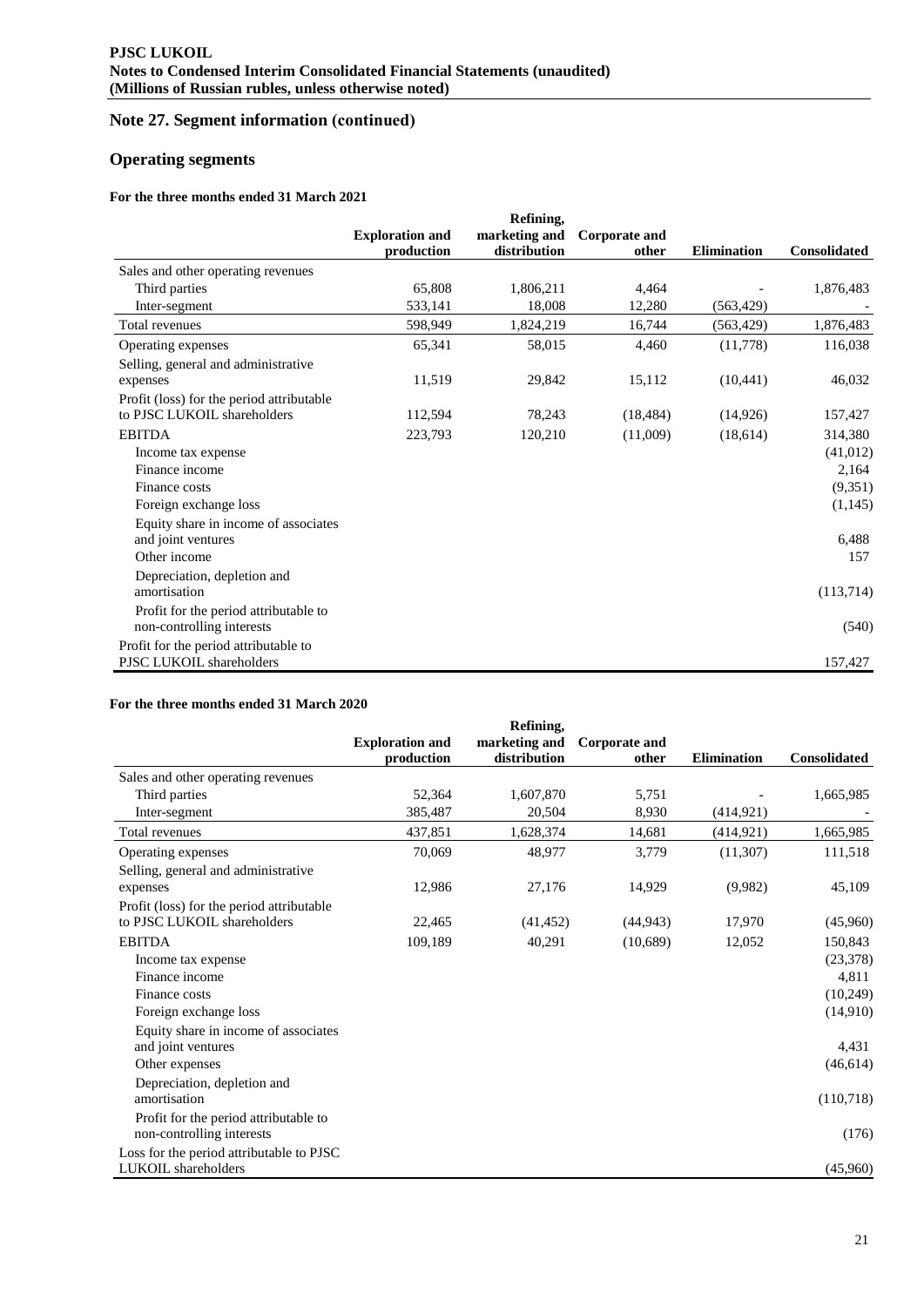# **Note 27. Segment information (сontinued)**

#### **Geographical segments**

|                                                                                      | For the three | For the three |
|--------------------------------------------------------------------------------------|---------------|---------------|
|                                                                                      | months ended  | months ended  |
|                                                                                      | 31 March 2021 | 31 March 2020 |
| Sales of crude oil within Russia                                                     | 13,894        | 7,494         |
| Export of crude oil and sales of crude oil by foreign subsidiaries                   | 665,795       | 632,934       |
| Sales of petroleum products within Russia                                            | 193,659       | 203,504       |
| Export of petroleum products and sales of petroleum products by foreign subsidiaries | 882,481       | 720,287       |
| Sales of chemicals within Russia                                                     | 12,689        | 10,428        |
| Export of chemicals and sales of chemicals by foreign subsidiaries                   | 24,429        | 15,791        |
| Sales of gas within Russia                                                           | 7,626         | 8,588         |
| Sales of gas by foreign subsidiaries                                                 | 28,158        | 25,037        |
| Sales of energy and related services within Russia                                   | 19,840        | 17,580        |
| Sales of energy and related services by foreign subsidiaries                         | 2,061         | 2,748         |
| Other sales within Russia                                                            | 10,310        | 9,319         |
| Other export sales and other sales of foreign subsidiaries                           | 15,541        | 12,275        |
| <b>Total sales</b>                                                                   | 1,876,483     | 1,665,985     |

#### **For the three months ended 31 March 2021**

|                                                                | <b>Russia</b> | <b>International</b> | <b>Elimination</b> | <b>Consolidated</b> |
|----------------------------------------------------------------|---------------|----------------------|--------------------|---------------------|
| Sales and other operating revenues                             |               |                      |                    |                     |
| Third parties                                                  | 288,390       | 1,588,093            |                    | 1,876,483           |
| Inter-segment                                                  | 378,358       | 923                  | (379,281)          |                     |
| Total revenues                                                 | 666,748       | 1,589,016            | (379, 281)         | 1,876,483           |
| Operating expenses                                             | 81.162        | 30.210               | 4.666              | 116,038             |
| Selling, general and administrative expenses                   | 20.595        | 26,389               | (952)              | 46.032              |
| Profit for the period attributable to PJSC LUKOIL shareholders | 138,528       | 33,810               | (14,911)           | 157,427             |
| <b>EBITDA</b>                                                  | 249.471       | 82,276               | (17, 367)          | 314,380             |

#### **For the three months ended 31 March 2020**

|                                                          | <b>Russia</b> | <b>International</b> | <b>Elimination</b> | <b>Consolidated</b> |
|----------------------------------------------------------|---------------|----------------------|--------------------|---------------------|
| Sales and other operating revenues                       |               |                      |                    |                     |
| Third parties                                            | 271,279       | 1.394.706            |                    | 1,665,985           |
| Inter-segment                                            | 313,901       | 257                  | (314, 158)         |                     |
| Total revenues                                           | 585,180       | 1,394,963            | (314, 158)         | 1,665,985           |
| Operating expenses                                       | 81,872        | 21,814               | 7,832              | 111,518             |
| Selling, general and administrative expenses             | 22,157        | 23,738               | (786)              | 45,109              |
| Profit (loss) for the period attributable to PJSC LUKOIL |               |                      |                    |                     |
| shareholders                                             | 24.492        | (88, 469)            | 18,017             | (45,960)            |
| <b>EBITDA</b>                                            | 131,777       | 5.243                | 13,823             | 150,843             |

In the International segment the Group receives the most substantial revenues in Switzerland, the USA and Singapore.

|                | For the three<br>months ended<br><b>31 March 2021</b> | For the three<br>months ended<br>31 March 2020 |
|----------------|-------------------------------------------------------|------------------------------------------------|
| Sales revenues |                                                       |                                                |
| in Switzerland | 858.257                                               | 788,012                                        |
| in the USA     | 235,821                                               | 243,479                                        |
| in Singapore   | 154.314                                               | 64,659                                         |

These amounts are attributed to individual countries based on the jurisdiction of subsidiaries making the sale.